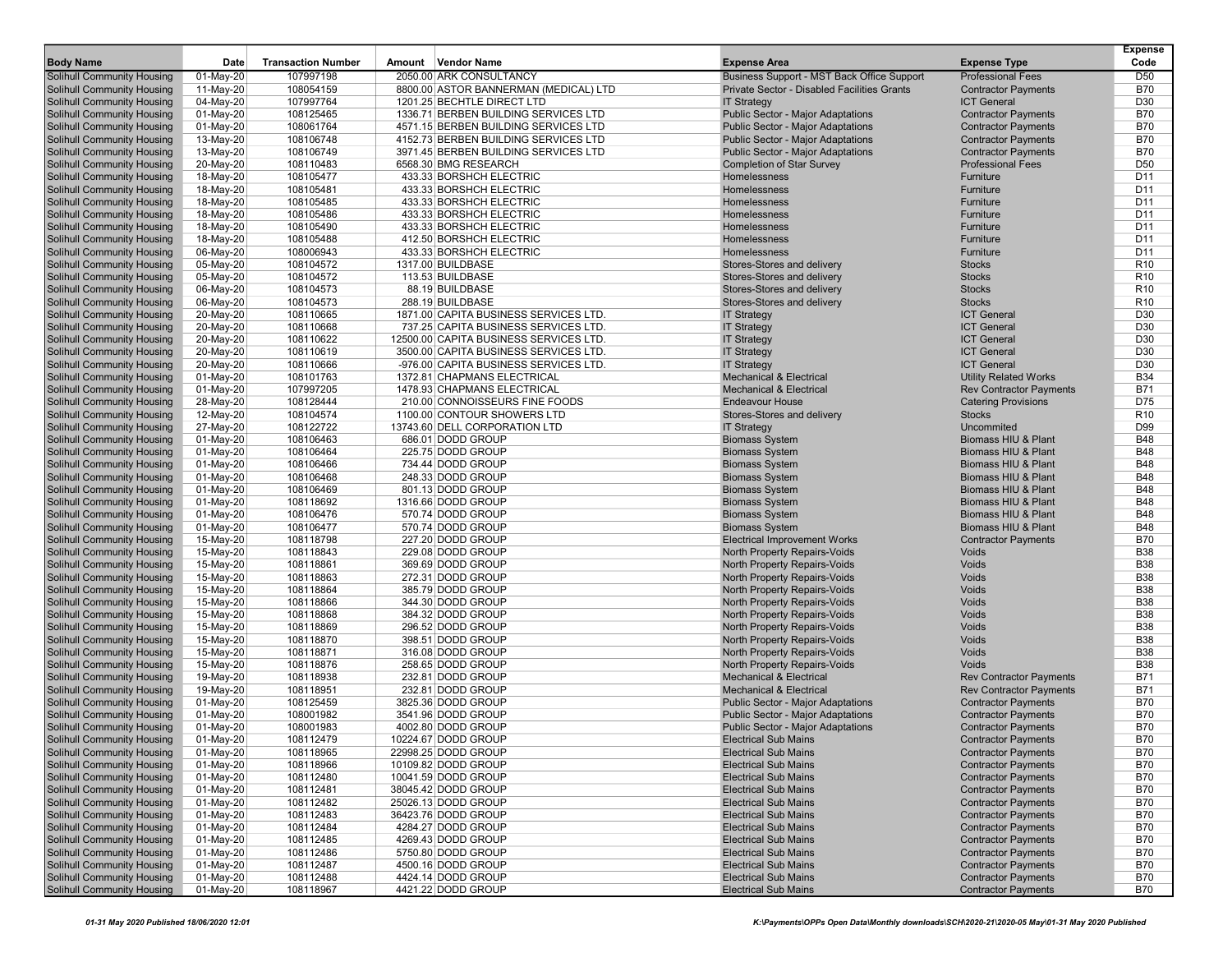| <b>Body Name</b>                                                       | Date                   | <b>Transaction Number</b> | Amount | <b>Vendor Name</b>                       | <b>Expense Area</b>                                                      | <b>Expense Type</b>                                                 | <b>Expense</b><br>Code   |
|------------------------------------------------------------------------|------------------------|---------------------------|--------|------------------------------------------|--------------------------------------------------------------------------|---------------------------------------------------------------------|--------------------------|
|                                                                        |                        |                           |        | 4421.22 DODD GROUP                       |                                                                          |                                                                     |                          |
| <b>Solihull Community Housing</b><br><b>Solihull Community Housing</b> | 01-May-20              | 108118968<br>108118969    |        | 2916.46 DODD GROUP                       | <b>Electrical Sub Mains</b><br><b>Electrical Sub Mains</b>               | <b>Contractor Payments</b><br><b>Contractor Payments</b>            | <b>B70</b><br><b>B70</b> |
| <b>Solihull Community Housing</b>                                      | 01-May-20<br>01-May-20 | 108118970                 |        | 2864.73 DODD GROUP                       | <b>Electrical Sub Mains</b>                                              | <b>Contractor Payments</b>                                          | <b>B70</b>               |
| <b>Solihull Community Housing</b>                                      | 01-May-20              | 108118971                 |        | 2864.73 DODD GROUP                       | <b>Electrical Sub Mains</b>                                              | <b>Contractor Payments</b>                                          | <b>B70</b>               |
| <b>Solihull Community Housing</b>                                      | 01-May-20              | 108118972                 |        | 3680.69 DODD GROUP                       | <b>Electrical Sub Mains</b>                                              | <b>Contractor Payments</b>                                          | <b>B70</b>               |
| <b>Solihull Community Housing</b>                                      | 01-May-20              | 108112489                 |        | 2561.58 DODD GROUP                       | <b>Electrical Sub Mains</b>                                              | <b>Contractor Payments</b>                                          | <b>B70</b>               |
| <b>Solihull Community Housing</b>                                      | 01-May-20              | 108112490                 |        | 2809.97 DODD GROUP                       | <b>Electrical Sub Mains</b>                                              | <b>Contractor Payments</b>                                          | <b>B70</b>               |
| <b>Solihull Community Housing</b>                                      | 01-May-20              | 108123447                 |        | 67595.69 DODD GROUP                      | <b>Sheltered Schemes</b>                                                 | <b>Contractor Payments</b>                                          | <b>B70</b>               |
| <b>Solihull Community Housing</b>                                      | 01-May-20              | 108112491                 |        | 35618.84 DODD GROUP                      | <b>Electrical Sub Mains</b>                                              | <b>Contractor Payments</b>                                          | <b>B70</b>               |
| <b>Solihull Community Housing</b>                                      | 01-May-20              | 108123448                 |        | 502.20 DODD GROUP                        | <b>Mechanical &amp; Electrical</b>                                       | <b>Rev Contractor Payments</b>                                      | <b>B71</b>               |
| <b>Solihull Community Housing</b>                                      | 01-May-20              | 108123449                 |        | 456.47 DODD GROUP                        | <b>Mechanical &amp; Electrical</b>                                       | <b>Rev Contractor Payments</b>                                      | <b>B71</b>               |
| <b>Solihull Community Housing</b>                                      | 01-May-20              | 108123450                 |        | 280.91 DODD GROUP                        | <b>Mechanical &amp; Electrical</b>                                       | <b>Rev Contractor Payments</b>                                      | <b>B71</b>               |
| <b>Solihull Community Housing</b>                                      | 01-May-20              | 108123451                 |        | 598.25 DODD GROUP                        | <b>Mechanical &amp; Electrical</b>                                       | <b>Rev Contractor Payments</b>                                      | <b>B71</b>               |
| <b>Solihull Community Housing</b>                                      | 01-May-20              | 108012763                 |        | 5192.55 DODD GROUP                       | <b>MST</b> -Structural Works                                             | <b>Contractor Payments</b>                                          | <b>B70</b>               |
| <b>Solihull Community Housing</b>                                      | 01-May-20              | 108001984                 |        | 2972.07 DODD GROUP                       | Private Sector - Disabled Facilities Grants                              | <b>Contractor Payments</b>                                          | <b>B70</b>               |
| <b>Solihull Community Housing</b>                                      | 01-May-20              | 108001985                 |        | 7921.48 DODD GROUP                       | <b>Private Sector - Disabled Facilities Grants</b>                       | <b>Contractor Payments</b>                                          | <b>B70</b>               |
| <b>Solihull Community Housing</b>                                      | 01-May-20              | 108001985                 |        | -3960.74 DODD GROUP                      | Private Sector - Disabled Facilities Grants                              | <b>Contractor Payments</b>                                          | <b>B70</b>               |
| <b>Solihull Community Housing</b>                                      | 05-May-20              | 108000810                 |        | 527.33 DODD GROUP                        | <b>Mechanical &amp; Electrical</b>                                       | <b>Rev Contractor Payments</b>                                      | <b>B71</b>               |
| <b>Solihull Community Housing</b>                                      | 05-May-20              | 108000879                 |        | 527.33 DODD GROUP                        | <b>Mechanical &amp; Electrical</b>                                       | <b>Rev Contractor Payments</b>                                      | <b>B71</b>               |
| <b>Solihull Community Housing</b>                                      | 05-May-20              | 108000928                 |        | 527.33 DODD GROUP                        | <b>Mechanical &amp; Electrical</b>                                       | <b>Rev Contractor Payments</b>                                      | <b>B71</b>               |
| <b>Solihull Community Housing</b>                                      | 05-May-20              | 108001267                 |        | 527.33 DODD GROUP                        | <b>Mechanical &amp; Electrical</b>                                       | <b>Rev Contractor Payments</b>                                      | <b>B71</b>               |
| <b>Solihull Community Housing</b>                                      | 05-May-20              | 108001353                 |        | 527.33 DODD GROUP                        | <b>Mechanical &amp; Electrical</b><br><b>Mechanical &amp; Electrical</b> | <b>Rev Contractor Payments</b>                                      | <b>B71</b><br><b>B71</b> |
| <b>Solihull Community Housing</b>                                      | 05-May-20              | 108001401                 |        | 527.33 DODD GROUP<br>272.03 DODD GROUP   | <b>Mechanical &amp; Electrical</b>                                       | <b>Rev Contractor Payments</b><br><b>Rev Contractor Payments</b>    | <b>B71</b>               |
| <b>Solihull Community Housing</b><br><b>Solihull Community Housing</b> | 26-May-20<br>01-May-20 | 108119467<br>108031765    |        | 542.00 DOORFIT PRODUCTS LTD              | Stores-Stores and delivery                                               | <b>Stocks</b>                                                       | R <sub>10</sub>          |
| <b>Solihull Community Housing</b>                                      | 05-May-20              | 108104554                 |        | 150.00 DOORFIT PRODUCTS LTD              | Stores-Stores and delivery                                               | <b>Stocks</b>                                                       | R <sub>10</sub>          |
| <b>Solihull Community Housing</b>                                      | 05-May-20              | 108104554                 |        | 160.00 DOORFIT PRODUCTS LTD              | Stores-Stores and delivery                                               | <b>Stocks</b>                                                       | R <sub>10</sub>          |
| <b>Solihull Community Housing</b>                                      | 12-May-20              | 108122728                 |        | 120.00 DOORFIT PRODUCTS LTD              | Stores-Stores and delivery                                               | <b>Stocks</b>                                                       | R <sub>10</sub>          |
| Solihull Community Housing                                             | 12-May-20              | 108122728                 |        | 66.00 DOORFIT PRODUCTS LTD               | Stores-Stores and delivery                                               | <b>Stocks</b>                                                       | R <sub>10</sub>          |
| <b>Solihull Community Housing</b>                                      | 12-May-20              | 108122728                 |        | 25.00 DOORFIT PRODUCTS LTD               | Stores-Stores and delivery                                               | <b>Stocks</b>                                                       | R <sub>10</sub>          |
| <b>Solihull Community Housing</b>                                      | 12-May-20              | 108122729                 |        | 391.00 DOORFIT PRODUCTS LTD              | Stores-Stores and delivery                                               | <b>Stocks</b>                                                       | R <sub>10</sub>          |
| Solihull Community Housing                                             | 12-May-20              | 108122729                 |        | 35.00 DOORFIT PRODUCTS LTD               | Stores-Stores and delivery                                               | <b>Stocks</b>                                                       | R <sub>10</sub>          |
| <b>Solihull Community Housing</b>                                      | 12-May-20              | 108122732                 |        | 28.35 DOORFIT PRODUCTS LTD               | Stores-Stores and delivery                                               | <b>Stocks</b>                                                       | R <sub>10</sub>          |
| <b>Solihull Community Housing</b>                                      | 12-May-20              | 108122732                 |        | 16.75 DOORFIT PRODUCTS LTD               | Stores-Stores and delivery                                               | <b>Stocks</b>                                                       | R <sub>10</sub>          |
| <b>Solihull Community Housing</b>                                      | 12-May-20              | 108122732                 |        | 81.50 DOORFIT PRODUCTS LTD               | Stores-Stores and delivery                                               | <b>Stocks</b>                                                       | R <sub>10</sub>          |
| <b>Solihull Community Housing</b>                                      | 12-May-20              | 108122732                 |        | 239.90 DOORFIT PRODUCTS LTD              | Stores-Stores and delivery                                               | <b>Stocks</b>                                                       | R <sub>10</sub>          |
| <b>Solihull Community Housing</b>                                      | 12-May-20              | 108122732                 |        | 27.00 DOORFIT PRODUCTS LTD               | Stores-Stores and delivery                                               | <b>Stocks</b>                                                       | R <sub>10</sub>          |
| <b>Solihull Community Housing</b>                                      | 19-May-20              | 108122735                 |        | 344.00 DOORFIT PRODUCTS LTD              | Stores-Stores and delivery                                               | <b>Stocks</b>                                                       | R <sub>10</sub>          |
| <b>Solihull Community Housing</b>                                      | 19-May-20              | 108122735                 |        | 391.00 DOORFIT PRODUCTS LTD              | Stores-Stores and delivery                                               | <b>Stocks</b>                                                       | R <sub>10</sub>          |
| <b>Solihull Community Housing</b>                                      | 19-May-20              | 108122735                 |        | 35.00 DOORFIT PRODUCTS LTD               | Stores-Stores and delivery                                               | <b>Stocks</b>                                                       | R <sub>10</sub>          |
| <b>Solihull Community Housing</b>                                      | 07-May-20              | 108036765                 |        | 308.00 DORO CARE                         | Safe and Sound Operational                                               | <b>Equipment Rental/Lease</b>                                       | D <sub>18</sub>          |
| <b>Solihull Community Housing</b>                                      | 01-May-20              | 108001485                 |        | 400.58 DRAINTECH SERVICES (MIDLANDS) LTD | North Property Repairs-Day to day                                        | <b>Other Works</b>                                                  | <b>B32</b>               |
| <b>Solihull Community Housing</b>                                      | 01-May-20              | 108001493                 |        | 349.19 DRAINTECH SERVICES (MIDLANDS) LTD | North Property Repairs-Day to day                                        | <b>Other Works</b>                                                  | <b>B32</b>               |
| <b>Solihull Community Housing</b>                                      | 01-May-20              | 108001495                 |        | 307.03 DRAINTECH SERVICES (MIDLANDS) LTD | North Property Repairs-Day to day                                        | <b>Other Works</b>                                                  | <b>B32</b><br><b>B90</b> |
| <b>Solihull Community Housing</b><br><b>Solihull Community Housing</b> | 12-May-20<br>28-May-20 | 108058763<br>108128458    |        | 298.00 E.ON ENERGY<br>4269.60 ELDERCARE  | Ipswich House<br>Safe and Sound Operational                              | <b>Other Premises Costs</b><br><b>Other Supplier/Services Costs</b> | D90                      |
| <b>Solihull Community Housing</b>                                      | 01-May-20              | 108100916                 |        | 884.29 ENVIROCALL LTD                    | Gas Warm Air/B'boiler/Storage Heater                                     | <b>Contractor Payments</b>                                          | <b>B70</b>               |
| <b>Solihull Community Housing</b>                                      | 01-May-20              | 108056048                 |        | 246.40 ENVIROCALL LTD                    | North Property Repairs-Day to day                                        | <b>Internal Works</b>                                               | <b>B31</b>               |
| <b>Solihull Community Housing</b>                                      | 01-May-20              | 108056052                 |        | 233.84 ENVIROCALL LTD                    | North Property Repairs-Day to day                                        | <b>Internal Works</b>                                               | <b>B31</b>               |
| <b>Solihull Community Housing</b>                                      | 01-May-20              | 108056057                 |        | 264.00 ENVIROCALL LTD                    | North Property Repairs-Day to day                                        | <b>Internal Works</b>                                               | <b>B31</b>               |
| <b>Solihull Community Housing</b>                                      | 04-May-20              | 108106669                 |        | 288.84 ENVIROCALL LTD                    | North Property Repairs-Day to day                                        | <b>Internal Works</b>                                               | <b>B31</b>               |
| <b>Solihull Community Housing</b>                                      | 05-May-20              | 108106672                 |        | 245.90 ENVIROCALL LTD                    | North Property Repairs-Day to day                                        | <b>Internal Works</b>                                               | <b>B31</b>               |
| <b>Solihull Community Housing</b>                                      | 11-May-20              | 108106684                 |        | 246.40 ENVIROCALL LTD                    | North Property Repairs-Day to day                                        | <b>Internal Works</b>                                               | <b>B31</b>               |
| <b>Solihull Community Housing</b>                                      | 11-May-20              | 108112525                 |        | 518.23 ENVIROCALL LTD                    | North Property Repairs-Day to day                                        | <b>Internal Works</b>                                               | <b>B31</b>               |
| <b>Solihull Community Housing</b>                                      | 14-May-20              | 108106693                 |        | 246.40 ENVIROCALL LTD                    | North Property Repairs-Day to day                                        | <b>Internal Works</b>                                               | <b>B31</b>               |
| <b>Solihull Community Housing</b>                                      | 14-May-20              | 108112526                 |        | 330.12 ENVIROCALL LTD                    | North Property Repairs-Day to day                                        | <b>Internal Works</b>                                               | <b>B31</b>               |
| <b>Solihull Community Housing</b>                                      | 15-May-20              | 108106697                 |        | 294.36 ENVIROCALL LTD                    | North Property Repairs-Day to day                                        | <b>Internal Works</b>                                               | <b>B31</b>               |
| <b>Solihull Community Housing</b>                                      | 13-May-20              | 108099850                 |        | 890.00 ENVIRONMENT AGENCY                | <b>Property Acquisitions</b>                                             | <b>Contractor Payments</b>                                          | <b>B70</b>               |
| <b>Solihull Community Housing</b>                                      | 05-May-20              | 108001979                 |        | 2731.25 ENVIRONMENT AGENCY               | Stores-Stores and delivery                                               | <b>Waste Disposal</b>                                               | E20                      |
| <b>Solihull Community Housing</b>                                      | 15-May-20              | 108102790                 |        | 13764.40 ENVIRONMENTAL CONTRACTS LTD     | Stores-Stores and delivery                                               | <b>Waste Disposal</b>                                               | E20                      |
| <b>Solihull Community Housing</b>                                      | 01-May-20              | 108114701                 |        | 264.50 FAMILY CARE TRUST (SOLIHULL)      | North Property Repairs-Day to day                                        | <b>External Structures</b>                                          | <b>B33</b>               |
| <b>Solihull Community Housing</b>                                      | 01-May-20              | 108114701                 |        | 396.75 FAMILY CARE TRUST (SOLIHULL)      | North Property Repairs-Day to day                                        | <b>External Structures</b>                                          | <b>B33</b>               |
| <b>Solihull Community Housing</b>                                      | 01-May-20              | 108114701                 |        | 132.25 FAMILY CARE TRUST (SOLIHULL)      | <b>North Property Repairs-Voids</b>                                      | Voids                                                               | <b>B38</b>               |
| <b>Solihull Community Housing</b>                                      | 01-May-20              | 108012765                 |        | 264.50 FAMILY CARE TRUST (SOLIHULL)      | North Property Repairs-Day to day                                        | <b>External Structures</b>                                          | <b>B33</b>               |
| <b>Solihull Community Housing</b>                                      | 01-May-20              | 108012767                 |        | 597.77 FAMILY CARE TRUST (SOLIHULL)      | North Property Repairs-Voids                                             | Voids                                                               | <b>B38</b>               |
| <b>Solihull Community Housing</b>                                      | 01-May-20              | 108106645                 |        | 1045.75 FAMILY CARE TRUST (SOLIHULL)     | North Property Repairs-Voids                                             | Voids                                                               | <b>B38</b>               |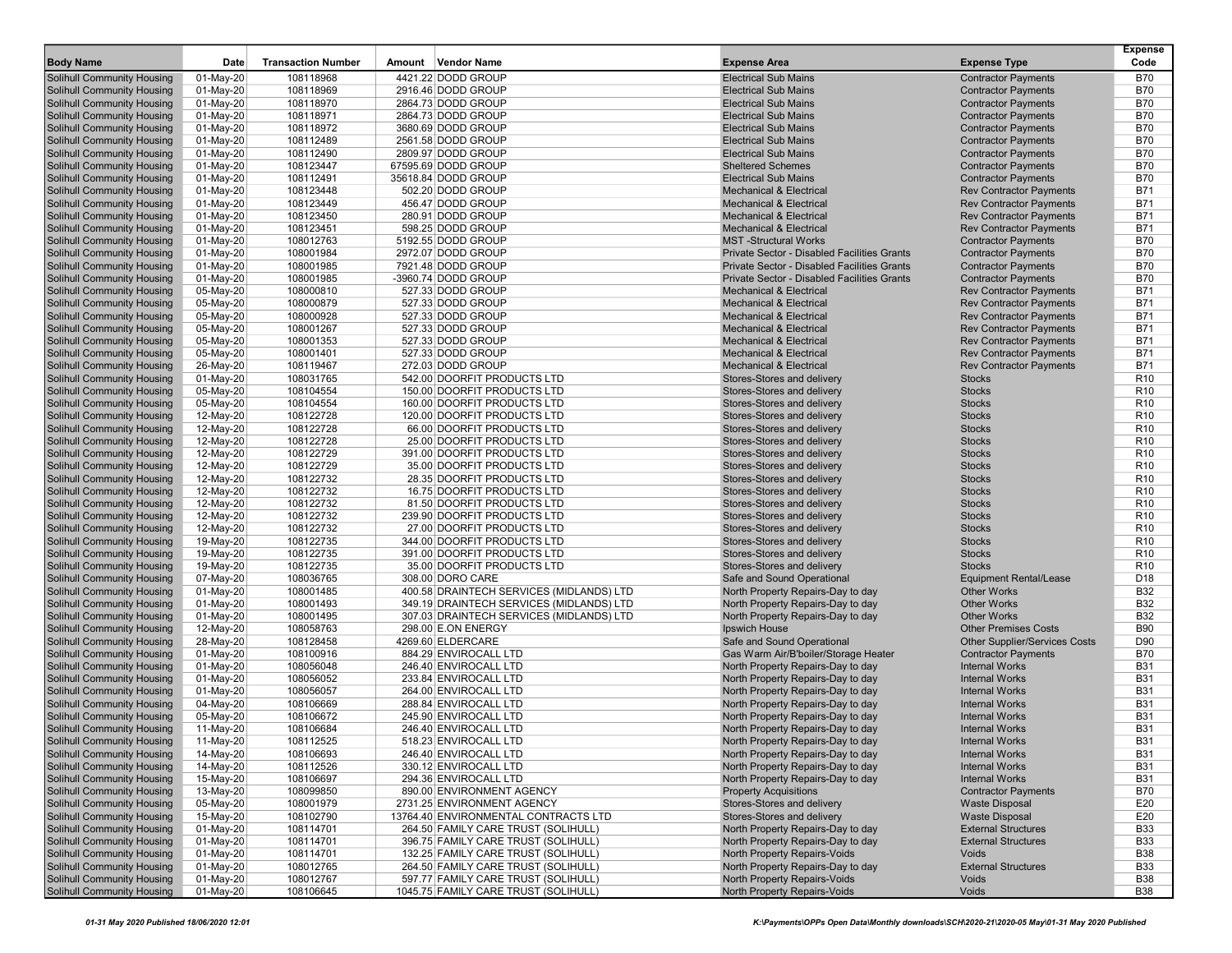| <b>Body Name</b>                                                       | Date                   | <b>Transaction Number</b> | Amount | Vendor Name                                     | <b>Expense Area</b>                                      | <b>Expense Type</b>                | <b>Expense</b><br>Code             |
|------------------------------------------------------------------------|------------------------|---------------------------|--------|-------------------------------------------------|----------------------------------------------------------|------------------------------------|------------------------------------|
| <b>Solihull Community Housing</b>                                      | 01-May-20              | 108012771                 |        | 333.27 FAMILY CARE TRUST (SOLIHULL)             | North Property Repairs-Day to day                        | <b>External Structures</b>         | <b>B33</b>                         |
| <b>Solihull Community Housing</b>                                      | 01-May-20              | 108012772                 |        | 529.00 FAMILY CARE TRUST (SOLIHULL)             | North Property Repairs-Day to day                        | <b>External Structures</b>         | <b>B33</b>                         |
| <b>Solihull Community Housing</b>                                      | 01-May-20              | 108012773                 |        | 333.27 FAMILY CARE TRUST (SOLIHULL)             | North Property Repairs-Day to day                        | <b>External Structures</b>         | <b>B33</b>                         |
| <b>Solihull Community Housing</b>                                      | 26-May-20              | 108119508                 |        | 1750.00 GABLES BED & BREAKFAST LTD              | Housing Aid & Homelessness                               | <b>B&amp;B Accommodation</b>       | <b>B23</b>                         |
| <b>Solihull Community Housing</b>                                      | 26-May-20              | 108119503                 |        | 1750.00 GABLES BED & BREAKFAST LTD              | Housing Aid & Homelessness                               | <b>B&amp;B Accommodation</b>       | <b>B23</b>                         |
| <b>Solihull Community Housing</b>                                      | 26-May-20              | 108119502                 |        | 1750.00 GABLES BED & BREAKFAST LTD              | Housing Aid & Homelessness                               | <b>B&amp;B Accommodation</b>       | <b>B23</b>                         |
| <b>Solihull Community Housing</b>                                      | 26-May-20              | 108119512                 |        | 1750.00 GABLES BED & BREAKFAST LTD              | Housing Aid & Homelessness                               | <b>B&amp;B Accommodation</b>       | <b>B23</b>                         |
| <b>Solihull Community Housing</b>                                      | 26-May-20              | 108119511                 |        | 1750.00 GABLES BED & BREAKFAST LTD              | Housing Aid & Homelessness                               | <b>B&amp;B Accommodation</b>       | <b>B23</b>                         |
| <b>Solihull Community Housing</b>                                      | 26-May-20              | 108119510                 |        | 1750.00 GABLES BED & BREAKFAST LTD              | <b>Housing Aid &amp; Homelessness</b>                    | <b>B&amp;B Accommodation</b>       | <b>B23</b>                         |
| <b>Solihull Community Housing</b>                                      | 26-May-20              | 108119506                 |        | 1907.50 GABLES BED & BREAKFAST LTD              | Housing Aid & Homelessness                               | <b>B&amp;B Accommodation</b>       | <b>B23</b>                         |
| <b>Solihull Community Housing</b>                                      | 26-May-20              | 108119505                 |        | 225.00 GABLES BED & BREAKFAST LTD               | Housing Aid & Homelessness                               | <b>B&amp;B Accommodation</b>       | <b>B23</b>                         |
| <b>Solihull Community Housing</b>                                      | 26-May-20              | 108119514                 |        | 1750.00 GABLES BED & BREAKFAST LTD              | Housing Aid & Homelessness                               | <b>B&amp;B Accommodation</b>       | <b>B23</b>                         |
| <b>Solihull Community Housing</b>                                      | 29-May-20              | 108129451                 |        | 471.67 GABLES BED & BREAKFAST LTD               | <b>Housing Aid &amp; Homelessness</b>                    | <b>B&amp;B Accommodation</b>       | <b>B23</b>                         |
| <b>Solihull Community Housing</b>                                      | 13-May-20              | 108099854                 |        | 290.95 HANDICARE ACCESSIBILITY LTD              | Home Improvement Agency                                  | Adaptations                        | <b>B83</b>                         |
| <b>Solihull Community Housing</b>                                      | 13-May-20              | 108099854                 |        | 476.05 HANDICARE ACCESSIBILITY LTD              | <b>Public Sector - Minor Works</b>                       | <b>Contractor Payments</b>         | <b>B70</b>                         |
| <b>Solihull Community Housing</b>                                      | 13-May-20              | 108099864                 |        | 1196.65 HANDICARE ACCESSIBILITY LTD             | Public Sector - Minor Works                              | <b>Contractor Payments</b>         | <b>B70</b>                         |
| <b>Solihull Community Housing</b>                                      | 11-May-20              | 108054217                 |        | 613.48 HANDICARE ACCESSIBILITY LTD              | Home Improvement Agency                                  | Adaptations                        | <b>B83</b>                         |
| <b>Solihull Community Housing</b>                                      | 04-May-20              | 107997763                 |        | 125100.00 HM REVENUE & CUSTOMS                  | <b>VAT</b>                                               | <b>Creditor: Government</b>        | S <sub>04</sub>                    |
| <b>Solihull Community Housing</b>                                      | 28-May-20              | 108128517                 |        | 3383.00 HM REVENUE & CUSTOMS                    | <b>Central Administration</b>                            | <b>Other Employee Costs</b>        | A90                                |
| <b>Solihull Community Housing</b>                                      | 11-May-20              | 108054047                 |        | 7120.40 JAMES ANDREWS RECRUITMENT SOLUTIONS LTD | Housing Aid & Homelessness                               | <b>Agency Staff</b>                | A60                                |
| <b>Solihull Community Housing</b>                                      | 05-May-20              | 108002362                 |        | 795.50 JAMES ANDREWS RECRUITMENT SOLUTIONS LTD  | <b>Estate Mgmt Team</b>                                  | <b>Agency Staff</b>                | A60                                |
| <b>Solihull Community Housing</b>                                      | 11-May-20              | 108054048                 |        | 1212.38 JAMES ANDREWS RECRUITMENT SOLUTIONS LTD | Housing Aid & Homelessness                               | Agency Staff (Funded Posts)        | A61                                |
| <b>Solihull Community Housing</b>                                      | 13-May-20              | 108088764                 |        | 645.00 JAMES ANDREWS RECRUITMENT SOLUTIONS LTD  | <b>Estate Mgmt Team</b>                                  | <b>Agency Staff</b>                | A60                                |
| <b>Solihull Community Housing</b>                                      | 13-May-20              | 108099875                 |        | 1098.00 JAMES ANDREWS RECRUITMENT SOLUTIONS LTD | Housing Aid & Homelessness                               | Agency Staff (Funded Posts)        | A61                                |
| <b>Solihull Community Housing</b>                                      | 20-May-20              | 108110606                 |        | 795.50 JAMES ANDREWS RECRUITMENT SOLUTIONS LTD  | <b>Estate Mgmt Team</b>                                  | <b>Agency Staff</b>                | A60                                |
| <b>Solihull Community Housing</b>                                      | 20-May-20              | 108110658                 |        | 1281.00 JAMES ANDREWS RECRUITMENT SOLUTIONS LTD | Housing Aid & Homelessness                               | Agency Staff (Funded Posts)        | A61                                |
| <b>Solihull Community Housing</b>                                      | 29-May-20              | 108129941                 |        | 795.50 JAMES ANDREWS RECRUITMENT SOLUTIONS LTD  | <b>Estate Mgmt Team</b>                                  | <b>Agency Staff</b>                | A60                                |
| <b>Solihull Community Housing</b>                                      | 28-May-20              | 108128460                 |        | 1220.00 JAMES ANDREWS RECRUITMENT SOLUTIONS LTD | Housing Aid & Homelessness                               | <b>Agency Staff (Funded Posts)</b> | A61                                |
| <b>Solihull Community Housing</b>                                      | 01-May-20              | 108031766                 |        | 10.50 JEWSON LTD                                | Stores-Stores and delivery                               | <b>Stocks</b>                      | R <sub>10</sub>                    |
| <b>Solihull Community Housing</b>                                      | 01-May-20              | 108031766                 |        | 3.52 JEWSON LTD                                 | Stores-Stores and delivery                               | <b>Stocks</b>                      | R <sub>10</sub>                    |
| <b>Solihull Community Housing</b>                                      | 01-May-20              | 108031766                 |        | 2.50 JEWSON LTD                                 | Stores-Stores and delivery                               | <b>Stocks</b>                      | R <sub>10</sub>                    |
| <b>Solihull Community Housing</b><br><b>Solihull Community Housing</b> | 01-May-20              | 108031766<br>108031766    |        | 13.57 JEWSON LTD                                | Stores-Stores and delivery                               | <b>Stocks</b><br><b>Stocks</b>     | R <sub>10</sub><br>R <sub>10</sub> |
| <b>Solihull Community Housing</b>                                      | 01-May-20<br>01-May-20 | 108031766                 |        | 78.48 JEWSON LTD<br>5.70 JEWSON LTD             | Stores-Stores and delivery<br>Stores-Stores and delivery | <b>Stocks</b>                      | R <sub>10</sub>                    |
| <b>Solihull Community Housing</b>                                      | 01-May-20              | 108031766                 |        | 3.24 JEWSON LTD                                 | Stores-Stores and delivery                               | <b>Stocks</b>                      | R <sub>10</sub>                    |
| <b>Solihull Community Housing</b>                                      | 01-May-20              | 108031766                 |        | 152.46 JEWSON LTD                               | Stores-Stores and delivery                               | <b>Stocks</b>                      | R <sub>10</sub>                    |
| <b>Solihull Community Housing</b>                                      | 01-May-20              | 108031766                 |        | 53.15 JEWSON LTD                                | Stores-Stores and delivery                               | <b>Stocks</b>                      | R <sub>10</sub>                    |
| <b>Solihull Community Housing</b>                                      | 01-May-20              | 108031766                 |        | 13.85 JEWSON LTD                                | Stores-Stores and delivery                               | <b>Stocks</b>                      | R <sub>10</sub>                    |
| <b>Solihull Community Housing</b>                                      | 01-May-20              | 108031766                 |        | 280.00 JEWSON LTD                               | Stores-Stores and delivery                               | <b>Stocks</b>                      | R <sub>10</sub>                    |
| <b>Solihull Community Housing</b>                                      | 01-May-20              | 108031766                 |        | 163.89 JEWSON LTD                               | Stores-Stores and delivery                               | <b>Stocks</b>                      | R <sub>10</sub>                    |
| <b>Solihull Community Housing</b>                                      | 01-May-20              | 108031766                 |        | 45.70 JEWSON LTD                                | Stores-Stores and delivery                               | <b>Stocks</b>                      | R <sub>10</sub>                    |
| <b>Solihull Community Housing</b>                                      | 01-May-20              | 108031766                 |        | 68.30 JEWSON LTD                                | Stores-Stores and delivery                               | <b>Stocks</b>                      | R <sub>10</sub>                    |
| <b>Solihull Community Housing</b>                                      | 01-May-20              | 108031766                 |        | 111.00 JEWSON LTD                               | Stores-Stores and delivery                               | <b>Stocks</b>                      | R <sub>10</sub>                    |
| <b>Solihull Community Housing</b>                                      | 01-May-20              | 108031766                 |        | 161.10 JEWSON LTD                               | Stores-Stores and delivery                               | <b>Stocks</b>                      | R <sub>10</sub>                    |
| <b>Solihull Community Housing</b>                                      | 01-May-20              | 108031769                 |        | 9.32 JEWSON LTD                                 | Stores-Stores and delivery                               | <b>Stocks</b>                      | R <sub>10</sub>                    |
| <b>Solihull Community Housing</b>                                      | 01-May-20              | 108031769                 |        | 58.36 JEWSON LTD                                | Stores-Stores and delivery                               | <b>Stocks</b>                      | R <sub>10</sub>                    |
| <b>Solihull Community Housing</b>                                      | 01-May-20              | 108031769                 |        | 926.25 JEWSON LTD                               | Stores-Stores and delivery                               | <b>Stocks</b>                      | R <sub>10</sub>                    |
| <b>Solihull Community Housing</b>                                      | 01-May-20              | 108031769                 |        | 44.20 JEWSON LTD                                | Stores-Stores and delivery                               | <b>Stocks</b>                      | R <sub>10</sub>                    |
| <b>Solihull Community Housing</b>                                      | 01-May-20              | 108031771                 |        | 694.40 JEWSON LTD                               | Stores-Stores and delivery                               | <b>Stocks</b>                      | R <sub>10</sub>                    |
| <b>Solihull Community Housing</b>                                      | 01-May-20              | 108031771                 |        | 187.80 JEWSON LTD                               | Stores-Stores and delivery                               | <b>Stocks</b>                      | R <sub>10</sub>                    |
| <b>Solihull Community Housing</b>                                      | 01-May-20              | 108031771                 |        | 77.95 JEWSON LTD                                | Stores-Stores and delivery                               | <b>Stocks</b>                      | R <sub>10</sub>                    |
| <b>Solihull Community Housing</b>                                      | 01-May-20              | 108031771                 |        | 187.80 JEWSON LTD                               | Stores-Stores and delivery                               | <b>Stocks</b>                      | R <sub>10</sub>                    |
| <b>Solihull Community Housing</b>                                      | 01-May-20              | 108031774                 |        | 16.32 JEWSON LTD                                | Stores-Stores and delivery                               | <b>Stocks</b>                      | R <sub>10</sub>                    |
| Solihull Community Housing                                             | 01-May-20              | 108031774                 |        | 32.50 JEWSON LTD                                | Stores-Stores and delivery                               | <b>Stocks</b>                      | R <sub>10</sub>                    |
| <b>Solihull Community Housing</b>                                      | 01-May-20              | 108031774                 |        | 168.00 JEWSON LTD                               | Stores-Stores and delivery                               | <b>Stocks</b>                      | R <sub>10</sub>                    |
| <b>Solihull Community Housing</b>                                      | 01-May-20              | 108031774                 |        | 108.80 JEWSON LTD                               | Stores-Stores and delivery                               | <b>Stocks</b>                      | R <sub>10</sub>                    |
| <b>Solihull Community Housing</b>                                      | 01-May-20              | 108031774                 |        | 8.99 JEWSON LTD                                 | Stores-Stores and delivery                               | <b>Stocks</b>                      | R <sub>10</sub>                    |
| <b>Solihull Community Housing</b>                                      | 01-May-20              | 108031776                 |        | 7.60 JEWSON LTD                                 | Stores-Stores and delivery                               | <b>Stocks</b>                      | R <sub>10</sub>                    |
| <b>Solihull Community Housing</b>                                      | 01-May-20              | 108031776<br>108031776    |        | 4.29 JEWSON LTD                                 | Stores-Stores and delivery                               | <b>Stocks</b>                      | R <sub>10</sub>                    |
| <b>Solihull Community Housing</b><br><b>Solihull Community Housing</b> | 01-May-20              |                           |        | 7.75 JEWSON LTD<br>71.70 JEWSON LTD             | Stores-Stores and delivery                               | <b>Stocks</b>                      | R <sub>10</sub>                    |
| <b>Solihull Community Housing</b>                                      | 01-May-20<br>01-May-20 | 108031776<br>108031776    |        | 42.03 JEWSON LTD                                | Stores-Stores and delivery<br>Stores-Stores and delivery | <b>Stocks</b><br><b>Stocks</b>     | R <sub>10</sub><br>R <sub>10</sub> |
| <b>Solihull Community Housing</b>                                      | 01-May-20              | 108031776                 |        | 58.14 JEWSON LTD                                | Stores-Stores and delivery                               | <b>Stocks</b>                      | R <sub>10</sub>                    |
| <b>Solihull Community Housing</b>                                      | 01-May-20              | 108031776                 |        | 53.17 JEWSON LTD                                | Stores-Stores and delivery                               | <b>Stocks</b>                      | R <sub>10</sub>                    |
| <b>Solihull Community Housing</b>                                      | 01-May-20              | 108031776                 |        | 195.60 JEWSON LTD                               | Stores-Stores and delivery                               | <b>Stocks</b>                      | R <sub>10</sub>                    |
| <b>Solihull Community Housing</b>                                      | 01-May-20              | 108031776                 |        | 82.35 JEWSON LTD                                | Stores-Stores and delivery                               | <b>Stocks</b>                      | R <sub>10</sub>                    |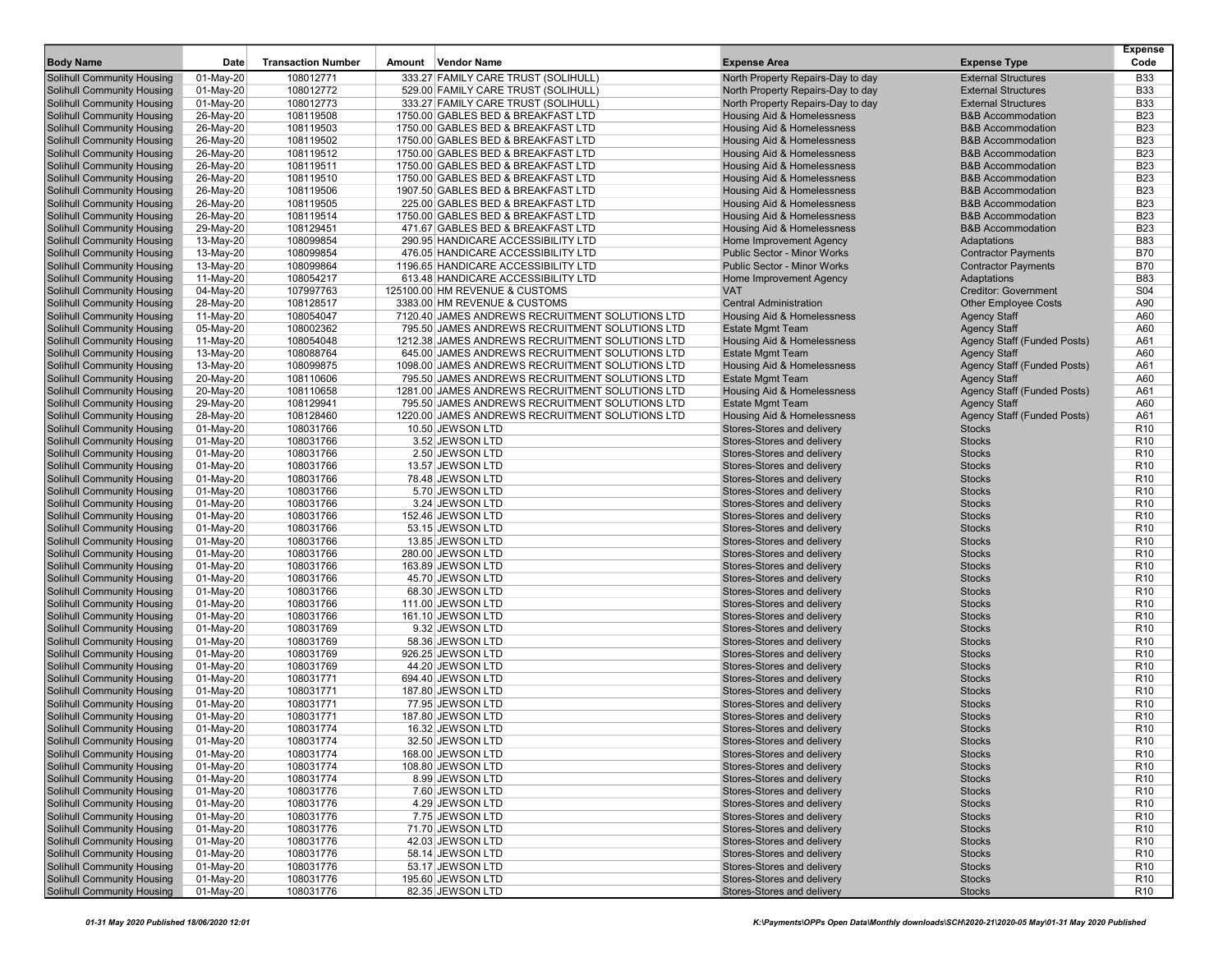| <b>Body Name</b>                                                       | Date                   | <b>Transaction Number</b> | Amount | Vendor Name                           | <b>Expense Area</b>                                      | <b>Expense Type</b>            | <b>Expense</b><br>Code             |
|------------------------------------------------------------------------|------------------------|---------------------------|--------|---------------------------------------|----------------------------------------------------------|--------------------------------|------------------------------------|
| <b>Solihull Community Housing</b>                                      | 01-May-20              | 108031776                 |        | 9.80 JEWSON LTD                       | Stores-Stores and delivery                               | <b>Stocks</b>                  | R <sub>10</sub>                    |
| <b>Solihull Community Housing</b>                                      | 01-May-20              | 108031776                 |        | 5.61 JEWSON LTD                       | Stores-Stores and delivery                               | <b>Stocks</b>                  | R <sub>10</sub>                    |
| <b>Solihull Community Housing</b>                                      | 01-May-20              | 108031776                 |        | 18.24 JEWSON LTD                      | Stores-Stores and delivery                               | <b>Stocks</b>                  | R <sub>10</sub>                    |
| <b>Solihull Community Housing</b>                                      | 01-May-20              | 108031776                 |        | 27.90 JEWSON LTD                      | Stores-Stores and delivery                               | <b>Stocks</b>                  | R <sub>10</sub>                    |
| <b>Solihull Community Housing</b>                                      | 01-May-20              | 108031778                 |        | 900.00 JEWSON LTD                     | Stores-Stores and delivery                               | <b>Stocks</b>                  | R <sub>10</sub>                    |
| <b>Solihull Community Housing</b>                                      | 01-May-20              | 108031780                 |        | 6.50 JEWSON LTD                       | Stores-Stores and delivery                               | <b>Stocks</b>                  | R <sub>10</sub>                    |
| <b>Solihull Community Housing</b>                                      | 01-May-20              | 108031780                 |        | 90.00 JEWSON LTD                      | Stores-Stores and delivery                               | <b>Stocks</b>                  | R <sub>10</sub>                    |
| <b>Solihull Community Housing</b>                                      | 01-May-20              | 108031780                 |        | 66.96 JEWSON LTD                      | Stores-Stores and delivery                               | <b>Stocks</b>                  | R <sub>10</sub>                    |
| <b>Solihull Community Housing</b>                                      | 01-May-20              | 108031780                 |        | 88.20 JEWSON LTD                      | Stores-Stores and delivery                               | <b>Stocks</b>                  | R <sub>10</sub>                    |
| <b>Solihull Community Housing</b>                                      | 01-May-20              | 108031780                 |        | 17.40 JEWSON LTD                      | Stores-Stores and delivery                               | <b>Stocks</b>                  | R <sub>10</sub>                    |
| <b>Solihull Community Housing</b>                                      | 01-May-20              | 108031780                 |        | 95.16 JEWSON LTD                      | Stores-Stores and delivery                               | <b>Stocks</b>                  | R <sub>10</sub>                    |
| <b>Solihull Community Housing</b>                                      | 01-May-20              | 108031780                 |        | 13.40 JEWSON LTD                      | Stores-Stores and delivery                               | <b>Stocks</b>                  | R <sub>10</sub>                    |
| <b>Solihull Community Housing</b>                                      | 01-May-20              | 108031780                 |        | 20.60 JEWSON LTD                      | Stores-Stores and delivery                               | <b>Stocks</b>                  | R <sub>10</sub>                    |
| <b>Solihull Community Housing</b>                                      | 01-May-20              | 108031780                 |        | 76.80 JEWSON LTD                      | Stores-Stores and delivery                               | <b>Stocks</b>                  | R <sub>10</sub>                    |
| <b>Solihull Community Housing</b>                                      | 01-May-20              | 108031780                 |        | 226.80 JEWSON LTD                     | Stores-Stores and delivery                               | <b>Stocks</b>                  | R <sub>10</sub>                    |
| <b>Solihull Community Housing</b>                                      | 01-May-20              | 108031780                 |        | 7.17 JEWSON LTD                       | Stores-Stores and delivery                               | <b>Stocks</b>                  | R <sub>10</sub>                    |
| <b>Solihull Community Housing</b>                                      | 01-May-20              | 108031780                 |        | 22.50 JEWSON LTD                      | Stores-Stores and delivery                               | <b>Stocks</b>                  | R <sub>10</sub>                    |
| <b>Solihull Community Housing</b>                                      | 01-May-20              | 108031780                 |        | 121.50 JEWSON LTD                     | Stores-Stores and delivery                               | <b>Stocks</b>                  | R <sub>10</sub>                    |
| <b>Solihull Community Housing</b>                                      | 01-May-20              | 108031780                 |        | 33.00 JEWSON LTD                      | Stores-Stores and delivery                               | <b>Stocks</b>                  | R <sub>10</sub>                    |
| <b>Solihull Community Housing</b>                                      | 01-May-20              | 108031780                 |        | 35.10 JEWSON LTD                      | Stores-Stores and delivery                               | <b>Stocks</b>                  | R <sub>10</sub>                    |
| <b>Solihull Community Housing</b>                                      | 01-May-20              | 108031780                 |        | 16.00 JEWSON LTD                      | Stores-Stores and delivery                               | <b>Stocks</b>                  | R <sub>10</sub>                    |
| <b>Solihull Community Housing</b>                                      | 01-May-20              | 108031781                 |        | 251.93 JEWSON LTD                     | Stores-Stores and delivery                               | <b>Stocks</b>                  | R <sub>10</sub>                    |
| <b>Solihull Community Housing</b>                                      | 01-May-20              | 108031781                 |        | 105.00 JEWSON LTD                     | Stores-Stores and delivery                               | <b>Stocks</b>                  | R <sub>10</sub>                    |
| <b>Solihull Community Housing</b>                                      | 05-May-20              | 108104558                 |        | 10.80 JEWSON LTD                      | Stores-Stores and delivery                               | <b>Stocks</b>                  | R <sub>10</sub>                    |
| <b>Solihull Community Housing</b>                                      | 05-May-20              | 108104558                 |        | 2.15 JEWSON LTD                       | Stores-Stores and delivery                               | <b>Stocks</b>                  | R <sub>10</sub>                    |
| <b>Solihull Community Housing</b>                                      | 05-May-20              | 108104558                 |        | 154.80 JEWSON LTD                     | Stores-Stores and delivery                               | <b>Stocks</b>                  | R <sub>10</sub>                    |
| <b>Solihull Community Housing</b>                                      | 05-May-20              | 108104558                 |        | 78.48 JEWSON LTD                      | Stores-Stores and delivery                               | <b>Stocks</b>                  | R <sub>10</sub>                    |
| <b>Solihull Community Housing</b>                                      | 05-May-20              | 108104558                 |        | 53.15 JEWSON LTD                      | Stores-Stores and delivery                               | <b>Stocks</b>                  | R <sub>10</sub>                    |
| <b>Solihull Community Housing</b>                                      | 05-May-20              | 108104558                 |        | 80.68 JEWSON LTD                      | Stores-Stores and delivery                               | <b>Stocks</b>                  | R <sub>10</sub>                    |
| <b>Solihull Community Housing</b>                                      | 05-May-20              | 108104558                 |        | 70.70 JEWSON LTD                      | Stores-Stores and delivery                               | <b>Stocks</b>                  | R <sub>10</sub>                    |
| <b>Solihull Community Housing</b>                                      | 05-May-20              | 108104558                 |        | 170.60 JEWSON LTD                     | Stores-Stores and delivery                               | <b>Stocks</b>                  | R <sub>10</sub>                    |
| <b>Solihull Community Housing</b>                                      | 05-May-20              | 108104558                 |        | 28.02 JEWSON LTD                      | Stores-Stores and delivery                               | <b>Stocks</b>                  | R <sub>10</sub>                    |
| <b>Solihull Community Housing</b>                                      | 05-May-20              | 108104558                 |        | 6.95 JEWSON LTD                       | Stores-Stores and delivery                               | <b>Stocks</b>                  | R <sub>10</sub>                    |
| <b>Solihull Community Housing</b>                                      | 05-May-20              | 108104558                 |        | 171.08 JEWSON LTD                     | Stores-Stores and delivery                               | <b>Stocks</b>                  | R <sub>10</sub>                    |
| <b>Solihull Community Housing</b>                                      | 05-May-20              | 108104558                 |        | 205.00 JEWSON LTD                     | Stores-Stores and delivery                               | <b>Stocks</b>                  | R <sub>10</sub>                    |
| <b>Solihull Community Housing</b>                                      | 05-May-20              | 108104558                 |        | 11.20 JEWSON LTD                      | Stores-Stores and delivery                               | <b>Stocks</b>                  | R <sub>10</sub>                    |
| <b>Solihull Community Housing</b>                                      | 05-May-20              | 108104558                 |        | 11.80 JEWSON LTD                      | Stores-Stores and delivery                               | <b>Stocks</b>                  | R <sub>10</sub>                    |
| <b>Solihull Community Housing</b>                                      | 05-May-20              | 108104558                 |        | 5.80 JEWSON LTD                       | Stores-Stores and delivery                               | <b>Stocks</b>                  | R <sub>10</sub>                    |
| <b>Solihull Community Housing</b>                                      | 05-May-20              | 108104560                 |        | -413.60 JEWSON LTD                    | Stores-Stores and delivery                               | <b>Stocks</b>                  | R <sub>10</sub>                    |
| <b>Solihull Community Housing</b>                                      | 05-May-20              | 108104563                 |        | -2766.92 JEWSON LTD                   | Stores-Stores and delivery                               | <b>Stocks</b>                  | R <sub>10</sub>                    |
| <b>Solihull Community Housing</b>                                      | 06-May-20              | 108104565                 |        | 245.50 JEWSON LTD                     | Stores-Stores and delivery                               | <b>Stocks</b>                  | R <sub>10</sub>                    |
| <b>Solihull Community Housing</b>                                      | 06-May-20              | 108104565                 |        | 615.00 JEWSON LTD                     | Stores-Stores and delivery                               | <b>Stocks</b>                  | R <sub>10</sub>                    |
| <b>Solihull Community Housing</b>                                      | 07-May-20              | 108104566                 |        | 0.17 JEWSON LTD                       | Stores-Stores and delivery                               | <b>Stocks</b>                  | R <sub>10</sub>                    |
| <b>Solihull Community Housing</b>                                      | 07-May-20              | 108104566                 |        | 15.50 JEWSON LTD                      | Stores-Stores and delivery                               | <b>Stocks</b>                  | R <sub>10</sub>                    |
| <b>Solihull Community Housing</b>                                      | 07-May-20              | 108104566                 |        | 16.80 JEWSON LTD                      | Stores-Stores and delivery                               | <b>Stocks</b>                  | R <sub>10</sub>                    |
| <b>Solihull Community Housing</b>                                      | 07-May-20              | 108104566                 |        | 372.24 JEWSON LTD                     | Stores-Stores and delivery                               | <b>Stocks</b>                  | R <sub>10</sub>                    |
| <b>Solihull Community Housing</b>                                      | 07-May-20              | 108104566                 |        | 62.29 JEWSON LTD                      | Stores-Stores and delivery                               | <b>Stocks</b>                  | R <sub>10</sub>                    |
| <b>Solihull Community Housing</b><br><b>Solihull Community Housing</b> | 07-May-20              | 108104566                 |        | 82.88 JEWSON LTD                      | Stores-Stores and delivery                               | <b>Stocks</b>                  | R <sub>10</sub>                    |
|                                                                        | 07-May-20              | 108104566                 |        | 60.50 JEWSON LTD                      | Stores-Stores and delivery                               | <b>Stocks</b>                  | R <sub>10</sub><br>R <sub>10</sub> |
| <b>Solihull Community Housing</b><br><b>Solihull Community Housing</b> | 07-May-20<br>07-May-20 | 108104566<br>108104566    |        | 134.52 JEWSON LTD<br>27.90 JEWSON LTD | Stores-Stores and delivery<br>Stores-Stores and delivery | <b>Stocks</b><br><b>Stocks</b> | R <sub>10</sub>                    |
| <b>Solihull Community Housing</b>                                      | 07-May-20              | 108104566                 |        | 97.24 JEWSON LTD                      | Stores-Stores and delivery                               | <b>Stocks</b>                  | R <sub>10</sub>                    |
| Solihull Community Housing                                             | 07-May-20              | 108104568                 |        | -265.44 JEWSON LTD                    | Stores-Stores and delivery                               | <b>Stocks</b>                  | R <sub>10</sub>                    |
| Solihull Community Housing                                             | 07-May-20              | 108104569                 |        | 1319.76 JEWSON LTD                    | Stores-Stores and delivery                               | <b>Stocks</b>                  | R <sub>10</sub>                    |
| <b>Solihull Community Housing</b>                                      | 11-May-20              | 108122738                 |        | 43.50 JEWSON LTD                      | Stores-Stores and delivery                               | <b>Stocks</b>                  | R <sub>10</sub>                    |
| <b>Solihull Community Housing</b>                                      | 11-May-20              | 108122738                 |        | 49.50 JEWSON LTD                      | Stores-Stores and delivery                               | <b>Stocks</b>                  | R <sub>10</sub>                    |
| <b>Solihull Community Housing</b>                                      | 11-May-20              | 108122738                 |        | 14.74 JEWSON LTD                      | Stores-Stores and delivery                               | <b>Stocks</b>                  | R <sub>10</sub>                    |
| <b>Solihull Community Housing</b>                                      | 11-May-20              | 108122738                 |        | 20.57 JEWSON LTD                      | Stores-Stores and delivery                               | <b>Stocks</b>                  | R <sub>10</sub>                    |
| <b>Solihull Community Housing</b>                                      | 11-May-20              | 108122738                 |        | 123.62 JEWSON LTD                     | Stores-Stores and delivery                               | <b>Stocks</b>                  | R <sub>10</sub>                    |
| Solihull Community Housing                                             | 11-May-20              | 108122738                 |        | 65.88 JEWSON LTD                      | Stores-Stores and delivery                               | <b>Stocks</b>                  | R <sub>10</sub>                    |
| <b>Solihull Community Housing</b>                                      | 11-May-20              | 108122738                 |        | 5.19 JEWSON LTD                       | Stores-Stores and delivery                               | <b>Stocks</b>                  | R <sub>10</sub>                    |
| <b>Solihull Community Housing</b>                                      | 11-May-20              | 108122738                 |        | 7.17 JEWSON LTD                       | Stores-Stores and delivery                               | <b>Stocks</b>                  | R <sub>10</sub>                    |
| <b>Solihull Community Housing</b>                                      | 11-May-20              | 108122738                 |        | 112.60 JEWSON LTD                     | Stores-Stores and delivery                               | <b>Stocks</b>                  | R <sub>10</sub>                    |
| <b>Solihull Community Housing</b>                                      | 11-May-20              | 108122738                 |        | 70.40 JEWSON LTD                      | Stores-Stores and delivery                               | <b>Stocks</b>                  | R <sub>10</sub>                    |
| <b>Solihull Community Housing</b>                                      | 11-May-20              | 108122738                 |        | 15.99 JEWSON LTD                      | Stores-Stores and delivery                               | <b>Stocks</b>                  | R <sub>10</sub>                    |
| <b>Solihull Community Housing</b>                                      | 11-May-20              | 108122738                 |        | 7.35 JEWSON LTD                       | Stores-Stores and delivery                               | <b>Stocks</b>                  | R <sub>10</sub>                    |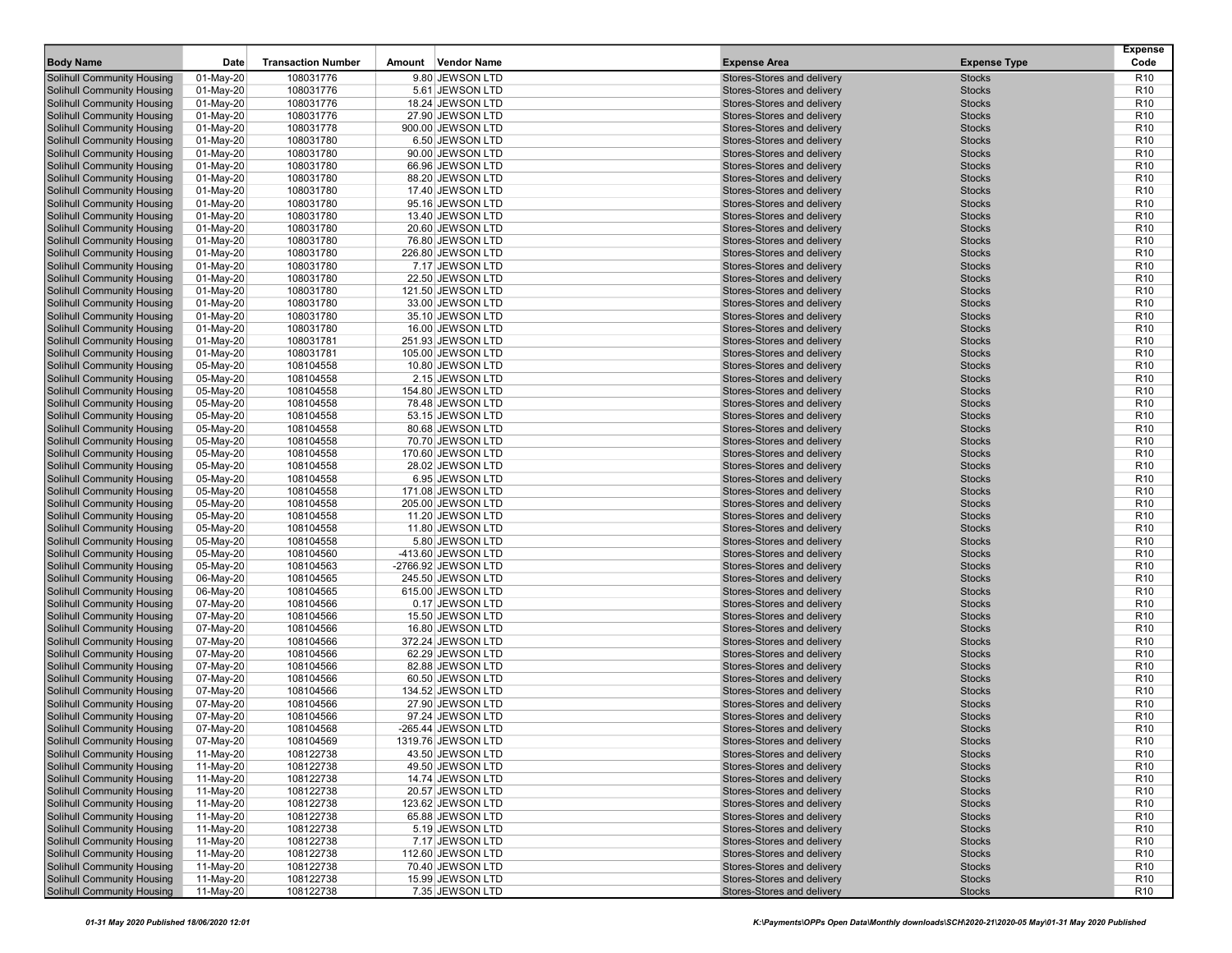|                                                                        |                        |                           |        |                                                                           |                                                          |                                                           | <b>Expense</b><br>Code             |
|------------------------------------------------------------------------|------------------------|---------------------------|--------|---------------------------------------------------------------------------|----------------------------------------------------------|-----------------------------------------------------------|------------------------------------|
| <b>Body Name</b>                                                       | Date                   | <b>Transaction Number</b> | Amount | <b>Vendor Name</b>                                                        | <b>Expense Area</b>                                      | <b>Expense Type</b>                                       |                                    |
| <b>Solihull Community Housing</b>                                      | 11-May-20              | 108122738                 |        | 18.24 JEWSON LTD                                                          | Stores-Stores and delivery                               | <b>Stocks</b>                                             | R <sub>10</sub>                    |
| <b>Solihull Community Housing</b>                                      | 11-May-20              | 108122738                 |        | 6.00 JEWSON LTD                                                           | Stores-Stores and delivery                               | <b>Stocks</b>                                             | R <sub>10</sub><br>R <sub>10</sub> |
| <b>Solihull Community Housing</b>                                      | 12-May-20              | 108122742<br>108122742    |        | 359.00 JEWSON LTD<br>665.28 JEWSON LTD                                    | Stores-Stores and delivery                               | <b>Stocks</b><br><b>Stocks</b>                            | R <sub>10</sub>                    |
| <b>Solihull Community Housing</b><br><b>Solihull Community Housing</b> | 12-May-20<br>12-May-20 | 108122742                 |        | 442.00 JEWSON LTD                                                         | Stores-Stores and delivery<br>Stores-Stores and delivery | <b>Stocks</b>                                             | R <sub>10</sub>                    |
| <b>Solihull Community Housing</b>                                      | 13-May-20              | 108122743                 |        | 1377.50 JEWSON LTD                                                        | Stores-Stores and delivery                               | <b>Stocks</b>                                             | R <sub>10</sub>                    |
| <b>Solihull Community Housing</b>                                      | 13-May-20              | 108122745                 |        | 5.55 JEWSON LTD                                                           | Stores-Stores and delivery                               | <b>Stocks</b>                                             | R <sub>10</sub>                    |
| <b>Solihull Community Housing</b>                                      | 13-May-20              | 108122745                 |        | 238.80 JEWSON LTD                                                         | Stores-Stores and delivery                               | <b>Stocks</b>                                             | R <sub>10</sub>                    |
| <b>Solihull Community Housing</b>                                      | 13-May-20              | 108122745                 |        | 14.74 JEWSON LTD                                                          | Stores-Stores and delivery                               | <b>Stocks</b>                                             | R <sub>10</sub>                    |
| <b>Solihull Community Housing</b>                                      | 13-May-20              | 108122745                 |        | 77.95 JEWSON LTD                                                          | Stores-Stores and delivery                               | <b>Stocks</b>                                             | R <sub>10</sub>                    |
| <b>Solihull Community Housing</b>                                      | 13-May-20              | 108122745                 |        | 170.60 JEWSON LTD                                                         | Stores-Stores and delivery                               | <b>Stocks</b>                                             | R <sub>10</sub>                    |
| <b>Solihull Community Housing</b>                                      | 13-May-20              | 108122745                 |        | 67.65 JEWSON LTD                                                          | Stores-Stores and delivery                               | <b>Stocks</b>                                             | R <sub>10</sub>                    |
| <b>Solihull Community Housing</b>                                      | 13-May-20              | 108122745                 |        | 60.75 JEWSON LTD                                                          | Stores-Stores and delivery                               | <b>Stocks</b>                                             | R <sub>10</sub>                    |
| <b>Solihull Community Housing</b>                                      | 13-May-20              | 108122745                 |        | 47.97 JEWSON LTD                                                          | Stores-Stores and delivery                               | <b>Stocks</b>                                             | R <sub>10</sub>                    |
| <b>Solihull Community Housing</b>                                      | 13-May-20              | 108122745                 |        | 16.00 JEWSON LTD                                                          | Stores-Stores and delivery                               | <b>Stocks</b>                                             | R <sub>10</sub>                    |
| <b>Solihull Community Housing</b>                                      | 13-May-20              | 108122745                 |        | 6.80 JEWSON LTD                                                           | Stores-Stores and delivery                               | <b>Stocks</b>                                             | R <sub>10</sub>                    |
| <b>Solihull Community Housing</b>                                      | 13-May-20              | 108122745                 |        | 202.20 JEWSON LTD                                                         | Stores-Stores and delivery                               | <b>Stocks</b>                                             | R <sub>10</sub>                    |
| <b>Solihull Community Housing</b>                                      | 13-May-20              | 108122745                 |        | 5.60 JEWSON LTD                                                           | Stores-Stores and delivery                               | <b>Stocks</b>                                             | R <sub>10</sub>                    |
| <b>Solihull Community Housing</b>                                      | 14-May-20              | 108122746                 |        | 285.92 JEWSON LTD                                                         | Stores-Stores and delivery                               | <b>Stocks</b>                                             | R <sub>10</sub>                    |
| <b>Solihull Community Housing</b>                                      | 14-May-20              | 108122747                 |        | 359.00 JEWSON LTD                                                         | Stores-Stores and delivery                               | <b>Stocks</b>                                             | R <sub>10</sub>                    |
| <b>Solihull Community Housing</b>                                      | 14-May-20              | 108122747                 |        | 665.28 JEWSON LTD                                                         | Stores-Stores and delivery                               | <b>Stocks</b>                                             | R <sub>10</sub>                    |
| <b>Solihull Community Housing</b>                                      | 14-May-20              | 108122749                 |        | 405.00 JEWSON LTD                                                         | Stores-Stores and delivery                               | <b>Stocks</b>                                             | R <sub>10</sub>                    |
| <b>Solihull Community Housing</b>                                      | 14-May-20              | 108122749                 |        | 70.00 JEWSON LTD                                                          | Stores-Stores and delivery                               | <b>Stocks</b>                                             | R <sub>10</sub>                    |
| <b>Solihull Community Housing</b>                                      | 28-May-20              | 108125443                 |        | 2952.48 JLA TOTAL CARE LTD                                                | <b>Laundry Service</b>                                   | <b>Equipment Rental/Lease</b>                             | D <sub>18</sub>                    |
| <b>Solihull Community Housing</b>                                      | 01-May-20              | 108125474                 |        | 6110.21 JOHN GILLESPIE CONTRACTORS LTD                                    | <b>Public Sector - Major Adaptations</b>                 | <b>Contractor Payments</b>                                | <b>B70</b>                         |
| <b>Solihull Community Housing</b>                                      | 05-May-20              | 108002306                 |        | 777.63 KARTER THOMAS LTD                                                  | <b>Estate Mgmt Team</b>                                  | <b>Agency Staff</b>                                       | A60                                |
| <b>Solihull Community Housing</b>                                      | 12-May-20              | 108070764                 |        | 630.00 KARTER THOMAS LTD                                                  | <b>Estate Mgmt Team</b>                                  | <b>Agency Staff</b>                                       | A60                                |
| <b>Solihull Community Housing</b>                                      | 20-May-20              | 108111201                 |        | 778.68 KARTER THOMAS LTD                                                  | <b>Estate Mgmt Team</b>                                  | <b>Agency Staff</b>                                       | A60                                |
| <b>Solihull Community Housing</b>                                      | 28-May-20              | 108125495                 |        | 779.94 KARTER THOMAS LTD                                                  | <b>Estate Mgmt Team</b>                                  | <b>Agency Staff</b>                                       | A60                                |
| <b>Solihull Community Housing</b>                                      | 27-May-20              | 108122695                 |        | 1500.90 KIRONA SOLUTIONS LIMITED                                          | <b>IT Services</b>                                       | <b>ICT Software</b>                                       | D31                                |
| <b>Solihull Community Housing</b>                                      | 01-May-20              | 108125472                 |        | 420.00 L&M DOMESTIC SCAFFOLDING LTD                                       | North Property Repairs-Day to day                        | <b>External Structures</b>                                | <b>B33</b>                         |
| <b>Solihull Community Housing</b>                                      | 01-May-20              | 108125473                 |        | 420.00 L&M DOMESTIC SCAFFOLDING LTD                                       | North Property Repairs-Day to day                        | <b>External Structures</b>                                | <b>B33</b>                         |
| <b>Solihull Community Housing</b>                                      | 12-May-20              | 108059763                 |        | 431.20 LEX AUTOLEASE LIMITED                                              | <b>Client - Fleet Management</b>                         | <b>Vehicle Hire</b>                                       | C30                                |
| <b>Solihull Community Housing</b>                                      | 19-May-20              | 108107846                 |        | 3394.50 LEX AUTOLEASE LIMITED                                             | <b>Client - Fleet Management</b>                         | <b>Vehicle Hire</b>                                       | C30                                |
| <b>Solihull Community Housing</b>                                      | 19-May-20              | 108107829                 |        | 21529.63 LEX AUTOLEASE LIMITED                                            | <b>Client - Fleet Management</b>                         | <b>Vehicle Hire</b>                                       | C30                                |
| <b>Solihull Community Housing</b>                                      | 28-May-20              | 108128519                 |        | 6251.00 LIBERATA UK LIMITED                                               | Income Collection Team                                   | <b>Court Fees</b>                                         | D <sub>54</sub>                    |
| <b>Solihull Community Housing</b>                                      | 01-May-20              | 108001571                 |        | 1474.00 LIFT & ENGINEERING SERVICES                                       | <b>Fire Protection Works</b>                             | <b>Contractor Payments</b>                                | <b>B70</b>                         |
| <b>Solihull Community Housing</b>                                      | 01-May-20              | 108100763                 |        | 429.25 LIFT & ENGINEERING SERVICES                                        | <b>Mechanical &amp; Electrical</b>                       | <b>Rev Contractor Payments</b>                            | <b>B71</b>                         |
| <b>Solihull Community Housing</b>                                      | 13-May-20              | 108100764                 |        | 1677.00 LIFT & ENGINEERING SERVICES                                       | <b>Fire Protection Works</b>                             | <b>Contractor Payments</b>                                | <b>B70</b>                         |
| <b>Solihull Community Housing</b>                                      | 13-May-20              | 108100765                 |        | 1677.00 LIFT & ENGINEERING SERVICES                                       | <b>Fire Protection Works</b>                             | <b>Contractor Payments</b>                                | <b>B70</b>                         |
| <b>Solihull Community Housing</b><br><b>Solihull Community Housing</b> | 13-May-20<br>13-May-20 | 108100767<br>108100768    |        | 447.71 LIFT & ENGINEERING SERVICES<br>2143.00 LIFT & ENGINEERING SERVICES | Direct-Standby<br><b>Fire Protection Works</b>           | <b>Other Building Costs</b><br><b>Contractor Payments</b> | <b>B39</b><br><b>B70</b>           |
| <b>Solihull Community Housing</b>                                      | 01-May-20              | 107996776                 |        | 279.41 LYRECO UK LTD                                                      | <b>Endeavour House</b>                                   | Stationery                                                | D <sub>25</sub>                    |
| <b>Solihull Community Housing</b>                                      | 01-May-20              | 108122750                 |        | 242.00 M & J MAHONEY LTD                                                  | Stores-Stores and delivery                               | <b>Stocks</b>                                             | R <sub>10</sub>                    |
| <b>Solihull Community Housing</b>                                      | 01-May-20              | 107994702                 |        | 22300.37 MAN COMMERCIAL PROTECTION LTD                                    | <b>CCTV</b>                                              | Security                                                  | <b>B43</b>                         |
| <b>Solihull Community Housing</b>                                      | 04-May-20              | 107998807                 |        | 1583.33 MAXKING LTD                                                       | <b>Biomass System</b>                                    | <b>Biomass Plant Room Managemen</b>                       | <b>B46</b>                         |
| <b>Solihull Community Housing</b>                                      | 04-May-20              | 107998798                 |        | 880.47 MORGAN HUNT UK LTD                                                 | North Property Repairs-Day to day                        | <b>Agency Staff</b>                                       | A60                                |
| <b>Solihull Community Housing</b>                                      | 04-May-20              | 107998791                 |        | 777.21 MORGAN HUNT UK LTD                                                 | North Property Repairs-Day to day                        | <b>Agency Staff</b>                                       | A60                                |
| <b>Solihull Community Housing</b>                                      | 06-May-20              | 108006782                 |        | 777.21 MORGAN HUNT UK LTD                                                 | North Property Repairs-Day to day                        | <b>Agency Staff</b>                                       | A60                                |
| <b>Solihull Community Housing</b>                                      | 06-May-20              | 108006781                 |        | 808.78 MORGAN HUNT UK LTD                                                 | North Property Repairs-Day to day                        | <b>Agency Staff</b>                                       | A60                                |
| <b>Solihull Community Housing</b>                                      | 06-May-20              | 108006776                 |        | 880.47 MORGAN HUNT UK LTD                                                 | North Property Repairs-Day to day                        | <b>Agency Staff</b>                                       | A60                                |
| <b>Solihull Community Housing</b>                                      | 14-May-20              | 108101776                 |        | 623.28 MORGAN HUNT UK LTD                                                 | North Property Repairs-Day to day                        | <b>Agency Staff</b>                                       | A60                                |
| Solihull Community Housing                                             | 14-May-20              | 108101774                 |        | 706.09 MORGAN HUNT UK LTD                                                 | North Property Repairs-Day to day                        | <b>Agency Staff</b>                                       | A60                                |
| Solihull Community Housing                                             | 21-May-20              | 108114706                 |        | 323.51 MORGAN HUNT UK LTD                                                 | North Property Repairs-Day to day                        | <b>Agency Staff</b>                                       | A60                                |
| <b>Solihull Community Housing</b>                                      | 21-May-20              | 108114707                 |        | 623.28 MORGAN HUNT UK LTD                                                 | North Property Repairs-Day to day                        | <b>Agency Staff</b>                                       | A60                                |
| <b>Solihull Community Housing</b>                                      | 21-May-20              | 108114705                 |        | 880.47 MORGAN HUNT UK LTD                                                 | North Property Repairs-Day to day                        | <b>Agency Staff</b>                                       | A60                                |
| <b>Solihull Community Housing</b>                                      | 04-May-20              | 107998822                 |        | 228.00 MORGAN LAMBERT LTD                                                 | <b>Mechanical &amp; Electrical</b>                       | <b>Utility Related Works</b>                              | <b>B34</b>                         |
| <b>Solihull Community Housing</b>                                      | 04-May-20              | 107998821                 |        | 3154.00 MORGAN LAMBERT LTD                                                | <b>Mechanical &amp; Electrical</b>                       | <b>Utility Related Works</b>                              | <b>B34</b>                         |
| <b>Solihull Community Housing</b>                                      | 12-May-20              | 108125463                 |        | 973.73 MOSSVALE MAINTENANCE & SEALING SERVICES LTD                        | <b>Mechanical &amp; Electrical</b>                       | <b>Rev Contractor Payments</b>                            | <b>B71</b>                         |
| Solihull Community Housing                                             | 06-May-20              | 108125466                 |        | 1099.20 N-CAP FLOORING LTD                                                | North Property Repairs-Voids                             | Voids                                                     | <b>B38</b>                         |
| <b>Solihull Community Housing</b>                                      | 12-May-20              | 108125467                 |        | 1029.60 N-CAP FLOORING LTD                                                | North Property Repairs-Voids                             | Voids                                                     | <b>B38</b>                         |
| <b>Solihull Community Housing</b>                                      | 12-May-20              | 108125468                 |        | 950.40 N-CAP FLOORING LTD                                                 | North Property Repairs-Voids                             | Voids                                                     | <b>B38</b>                         |
| <b>Solihull Community Housing</b>                                      | 12-May-20              | 108125469                 |        | 752.40 N-CAP FLOORING LTD                                                 | North Property Repairs-Voids                             | Voids                                                     | <b>B38</b>                         |
| <b>Solihull Community Housing</b>                                      | 13-May-20              | 108099944                 |        | 1118.70 N-CAP FLOORING LTD                                                | Homelessness                                             | Furniture                                                 | D11                                |
| <b>Solihull Community Housing</b>                                      | 13-May-20              | 108099947                 |        | 930.60 N-CAP FLOORING LTD                                                 | <b>Homelessness</b>                                      | Furniture                                                 | D11                                |
| <b>Solihull Community Housing</b>                                      | 13-May-20              | 108125470                 |        | 475.20 N-CAP FLOORING LTD                                                 | North Property Repairs-Voids                             | Voids                                                     | <b>B38</b>                         |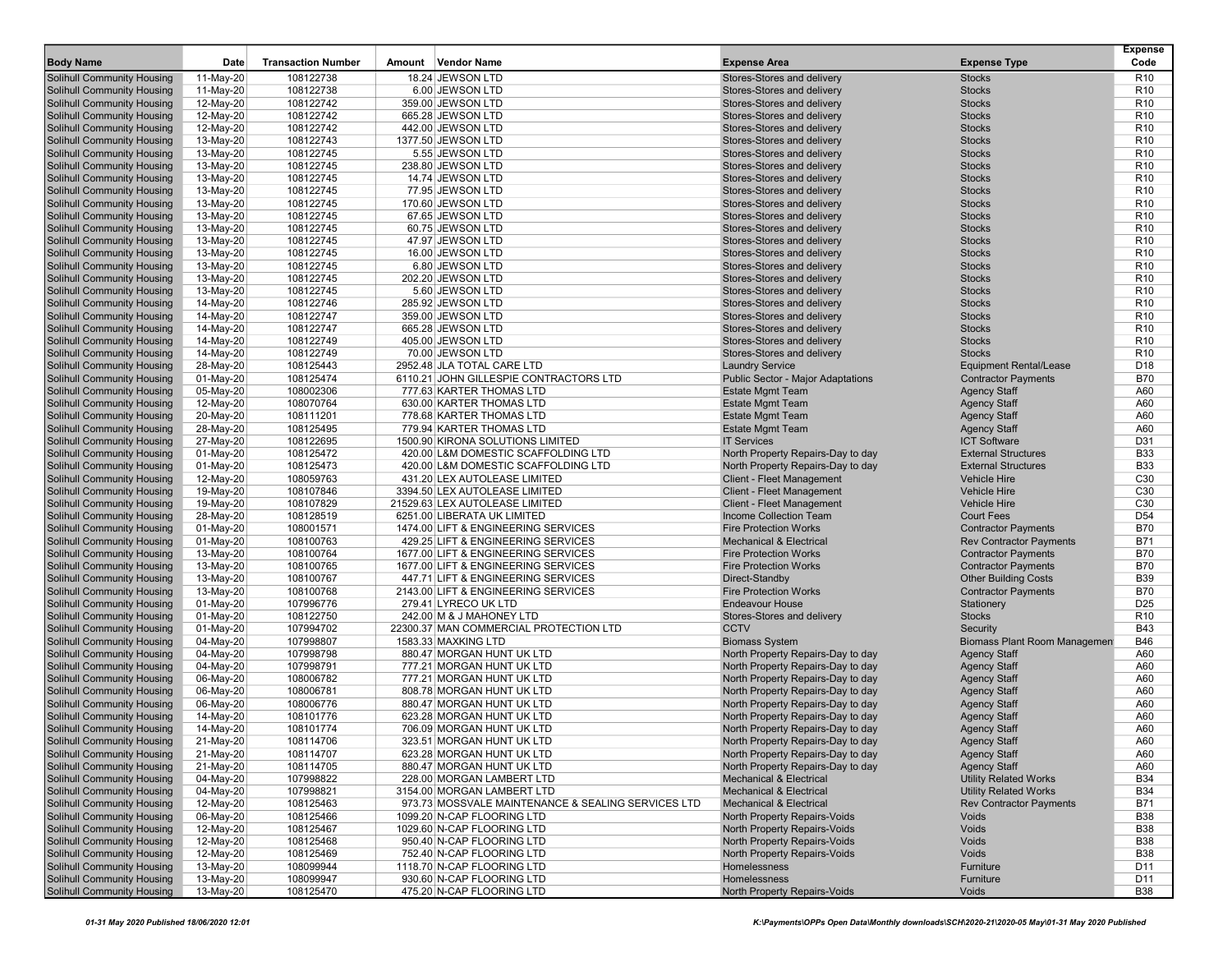|                                   |           |                           |        |                                                |                                            |                                | <b>Expense</b>  |
|-----------------------------------|-----------|---------------------------|--------|------------------------------------------------|--------------------------------------------|--------------------------------|-----------------|
| <b>Body Name</b>                  | Date      | <b>Transaction Number</b> | Amount | Vendor Name                                    | <b>Expense Area</b>                        | <b>Expense Type</b>            | Code            |
| <b>Solihull Community Housing</b> | 15-May-20 | 108125471                 |        | 732.60 N-CAP FLOORING LTD                      | North Property Repairs-Voids               | Voids                          | <b>B38</b>      |
| <b>Solihull Community Housing</b> | 01-May-20 | 108106654                 |        | 1651.00 NERG LTD                               | <b>Biomass System</b>                      | <b>Biomass Boilers</b>         | <b>B45</b>      |
| <b>Solihull Community Housing</b> | 01-May-20 | 108106658                 |        | 1432.24 NERG LTD                               | <b>Biomass System</b>                      | <b>Biomass Boilers</b>         | <b>B45</b>      |
| <b>Solihull Community Housing</b> | 01-May-20 | 108106659                 |        | 330.98 NERG LTD                                | <b>Biomass System</b>                      | <b>Biomass Boilers</b>         | <b>B45</b>      |
| <b>Solihull Community Housing</b> | 01-May-20 | 108106660                 |        | 379.10 NERG LTD                                | <b>Biomass System</b>                      | <b>Biomass Boilers</b>         | <b>B45</b>      |
| <b>Solihull Community Housing</b> | 01-May-20 | 108106661                 |        | 392.36 NERG LTD                                | <b>Biomass System</b>                      | <b>Biomass Boilers</b>         | <b>B45</b>      |
| Solihull Community Housing        | 01-May-20 | 108106664                 |        | 222.75 NERG LTD                                | <b>Biomass System</b>                      | <b>Biomass Boilers</b>         | <b>B45</b>      |
| <b>Solihull Community Housing</b> | 07-May-20 | 108056033                 |        | 2493.68 NERG LTD                               | <b>Biomass System</b>                      | <b>Biomass Boilers</b>         | <b>B45</b>      |
| <b>Solihull Community Housing</b> | 07-May-20 | 108056034                 |        | 839.36 NERG LTD                                | <b>Biomass System</b>                      | <b>Biomass Boilers</b>         | <b>B45</b>      |
| <b>Solihull Community Housing</b> | 07-May-20 | 108056035                 |        | 1278.56 NERG LTD                               | <b>Biomass System</b>                      | <b>Biomass Boilers</b>         | <b>B45</b>      |
| <b>Solihull Community Housing</b> | 07-May-20 | 108056036                 |        | 2237.48 NERG LTD                               | <b>Biomass System</b>                      | <b>Biomass Boilers</b>         | <b>B45</b>      |
| <b>Solihull Community Housing</b> | 07-May-20 | 108056037                 |        | 1488.40 NERG LTD                               | <b>Biomass System</b>                      | <b>Biomass Boilers</b>         | <b>B45</b>      |
| <b>Solihull Community Housing</b> | 07-May-20 | 108056038                 |        | 1832.44 NERG LTD                               | <b>Biomass System</b>                      | <b>Biomass Boilers</b>         | <b>B45</b>      |
| <b>Solihull Community Housing</b> | 07-May-20 | 108056039                 |        | 3362.32 NERG LTD                               | <b>Biomass System</b>                      | <b>Biomass Boilers</b>         | <b>B45</b>      |
| <b>Solihull Community Housing</b> | 07-May-20 | 108056040                 |        | 3367.20 NERG LTD                               | <b>Biomass System</b>                      | <b>Biomass Boilers</b>         | <b>B45</b>      |
| <b>Solihull Community Housing</b> | 07-May-20 | 108056041                 |        | 3362.32 NERG LTD                               | <b>Biomass System</b>                      | <b>Biomass Boilers</b>         | <b>B45</b>      |
| <b>Solihull Community Housing</b> | 07-May-20 | 108056042                 |        | 619.76 NERG LTD                                | <b>Biomass System</b>                      | <b>Biomass Boilers</b>         | <b>B45</b>      |
| <b>Solihull Community Housing</b> | 07-May-20 | 108056043                 |        | 1722.64 NERG LTD                               | <b>Biomass System</b>                      | <b>Biomass Boilers</b>         | <b>B45</b>      |
| <b>Solihull Community Housing</b> | 07-May-20 | 108056044                 |        | 2644.96 NERG LTD                               | <b>Biomass System</b>                      | <b>Biomass Boilers</b>         | <b>B45</b>      |
| <b>Solihull Community Housing</b> | 07-May-20 | 108056045                 |        | 751.52 NERG LTD                                | <b>Biomass System</b>                      | <b>Biomass Boilers</b>         | <b>B45</b>      |
| <b>Solihull Community Housing</b> | 01-May-20 | 108031763                 |        | 349.40 NICHOLLS & CLARKE BUILDING PRODUCTS LTD | Stores-Stores and delivery                 | <b>Stocks</b>                  | R <sub>10</sub> |
| <b>Solihull Community Housing</b> | 19-May-20 | 108106714                 |        | 996.75 NIYAA PEOPLE                            | Procurement                                | Pay: APT & C                   | A10             |
| <b>Solihull Community Housing</b> | 27-May-20 | 108122720                 |        | 518.00 NIYAA PEOPLE                            | Anti Graffiti Team                         | <b>Agency Staff</b>            | A60             |
| <b>Solihull Community Housing</b> | 27-May-20 | 108122719                 |        | 518.00 NIYAA PEOPLE                            | Anti Graffiti Team                         | <b>Agency Staff</b>            | A60             |
| <b>Solihull Community Housing</b> | 19-May-20 | 108106711                 |        | 996.75 NIYAA PEOPLE                            | Procurement                                | Pay: APT & C                   | A10             |
| <b>Solihull Community Housing</b> | 19-May-20 | 108106710                 |        | 643.06 NIYAA PEOPLE                            | Business Support - MST Back Office Support | <b>Agency Staff</b>            | A60             |
| <b>Solihull Community Housing</b> | 27-May-20 | 108122718                 |        | 518.00 NIYAA PEOPLE                            | Anti Graffiti Team                         | <b>Agency Staff</b>            | A60             |
| <b>Solihull Community Housing</b> | 27-May-20 | 108122716                 |        | 420.00 NIYAA PEOPLE                            | Anti Graffiti Team                         | <b>Agency Staff</b>            | A60             |
| Solihull Community Housing        | 27-May-20 | 108122714                 |        | 413.00 NIYAA PEOPLE                            | Anti Graffiti Team                         | <b>Agency Staff</b>            | A60             |
| <b>Solihull Community Housing</b> | 27-May-20 | 108122712                 |        | 518.00 NIYAA PEOPLE                            | Anti Graffiti Team                         | <b>Agency Staff</b>            | A60             |
| <b>Solihull Community Housing</b> | 27-May-20 | 108122710                 |        | 518.00 NIYAA PEOPLE                            | Anti Graffiti Team                         | <b>Agency Staff</b>            | A60             |
| Solihull Community Housing        | 11-May-20 | 108053835                 |        | 996.75 NIYAA PEOPLE                            | Procurement                                | Pay: APT & C                   | A10             |
| <b>Solihull Community Housing</b> | 11-May-20 | 108054207                 |        | 643.06 NIYAA PEOPLE                            | Business Support - MST Back Office Support | <b>Agency Staff</b>            | A60             |
| <b>Solihull Community Housing</b> | 13-May-20 | 108091764                 |        | 521.40 NIYAA PEOPLE                            | Business Support - MST Back Office Support | <b>Agency Staff</b>            | A60             |
| <b>Solihull Community Housing</b> | 15-May-20 | 108102831                 |        | 797.40 NIYAA PEOPLE                            | Procurement                                | Pay: APT & C                   | A10             |
| <b>Solihull Community Housing</b> | 21-May-20 | 108114700                 |        | 472.00 NIYAA PEOPLE                            | North Property Repairs-Day to day          | <b>Agency Staff</b>            | A60             |
| <b>Solihull Community Housing</b> | 27-May-20 | 108122707                 |        | 420.00 NIYAA PEOPLE                            | Anti Graffiti Team                         | <b>Agency Staff</b>            | A60             |
| <b>Solihull Community Housing</b> | 21-May-20 | 108114699                 |        | 497.55 NIYAA PEOPLE                            | North Property Repairs-Day to day          | <b>Agency Staff</b>            | A60             |
| <b>Solihull Community Housing</b> | 21-May-20 | 108114703                 |        | 472.00 NIYAA PEOPLE                            | North Property Repairs-Day to day          | <b>Agency Staff</b>            | A60             |
| <b>Solihull Community Housing</b> | 27-May-20 | 108122706                 |        | 518.00 NIYAA PEOPLE                            | Anti Graffiti Team                         | <b>Agency Staff</b>            | A60             |
| <b>Solihull Community Housing</b> | 22-May-20 | 108116371                 |        | 592.00 NIYAA PEOPLE                            | North Property Repairs-Day to day          | <b>Agency Staff</b>            | A60             |
| <b>Solihull Community Housing</b> | 22-May-20 | 108116368                 |        | 592.00 NIYAA PEOPLE                            | North Property Repairs-Day to day          | <b>Agency Staff</b>            | A60             |
| Solihull Community Housing        | 22-May-20 | 108116358                 |        | 1100.75 NIYAA PEOPLE                           | <b>Capital Programmes</b>                  | <b>Agency Staff</b>            | A60             |
| <b>Solihull Community Housing</b> | 28-May-20 | 108123497                 |        | 420.00 NIYAA PEOPLE                            | Anti Graffiti Team                         | <b>Agency Staff</b>            | A60             |
| <b>Solihull Community Housing</b> | 27-May-20 | 108122725                 |        | 643.06 NIYAA PEOPLE                            | Business Support - MST Back Office Support | <b>Agency Staff</b>            | A60             |
| <b>Solihull Community Housing</b> | 28-May-20 | 108123446                 |        | 1100.75 NIYAA PEOPLE                           | <b>Capital Programmes</b>                  | <b>Agency Staff</b>            | A60             |
| <b>Solihull Community Housing</b> | 27-May-20 | 108122723                 |        | 1147.00 OMFAX SYSTEMS LTD                      | <b>IT Services</b>                         | <b>ICT Software</b>            | D31             |
| <b>Solihull Community Housing</b> | 01-May-20 | 108106646                 |        | 6870.15 OPENVIEW SECURITY SOLUTIONS LTD        | <b>High Rise CCTV</b>                      | <b>Contractor Payments</b>     | <b>B70</b>      |
| <b>Solihull Community Housing</b> | 01-May-20 | 108100808                 |        | 241.19 OPENVIEW SECURITY SOLUTIONS LTD         | <b>Mechanical &amp; Electrical</b>         | <b>Rev Contractor Payments</b> | <b>B71</b>      |
| <b>Solihull Community Housing</b> | 01-May-20 | 108100811                 |        | 241.19 OPENVIEW SECURITY SOLUTIONS LTD         | <b>Mechanical &amp; Electrical</b>         | <b>Rev Contractor Payments</b> | <b>B71</b>      |
| <b>Solihull Community Housing</b> | 01-May-20 | 108100817                 |        | 241.19 OPENVIEW SECURITY SOLUTIONS LTD         | <b>Mechanical &amp; Electrical</b>         | <b>Rev Contractor Payments</b> | <b>B71</b>      |
| Solihull Community Housing        | 01-May-20 | 108100821                 |        | 241.19 OPENVIEW SECURITY SOLUTIONS LTD         | <b>Mechanical &amp; Electrical</b>         | <b>Rev Contractor Payments</b> | <b>B71</b>      |
| <b>Solihull Community Housing</b> | 01-May-20 | 108100851                 |        | 241.19 OPENVIEW SECURITY SOLUTIONS LTD         | <b>Mechanical &amp; Electrical</b>         | <b>Rev Contractor Payments</b> | <b>B71</b>      |
| <b>Solihull Community Housing</b> | 01-May-20 | 108100873                 |        | 2021.66 OPENVIEW SECURITY SOLUTIONS LTD        | Mechanical & Electrical                    | <b>Rev Contractor Payments</b> | <b>B71</b>      |
| <b>Solihull Community Housing</b> | 01-May-20 | 108001500                 |        | 635.25 ORBIS PROTECT LIMITED                   | <b>MST-Structural Works</b>                | <b>Contractor Payments</b>     | <b>B70</b>      |
| <b>Solihull Community Housing</b> | 01-May-20 | 108001502                 |        | 378.34 ORBIS PROTECT LIMITED                   | North Property Repairs-Voids               | Voids                          | <b>B38</b>      |
| <b>Solihull Community Housing</b> | 01-May-20 | 108001507                 |        | 550.27 ORBIS PROTECT LIMITED                   | North Property Repairs-Voids               | Voids                          | <b>B38</b>      |
| <b>Solihull Community Housing</b> | 01-May-20 | 108001531                 |        | 285.38 ORBIS PROTECT LIMITED                   | North Property Repairs-Voids               | Voids                          | <b>B38</b>      |
| <b>Solihull Community Housing</b> | 01-May-20 | 108001532                 |        | 299.39 ORBIS PROTECT LIMITED                   | North Property Repairs-Voids               | Voids                          | <b>B38</b>      |
| <b>Solihull Community Housing</b> | 01-May-20 | 108001551                 |        | 293.29 ORBIS PROTECT LIMITED                   | North Property Repairs-Voids               | Voids                          | <b>B38</b>      |
| <b>Solihull Community Housing</b> | 01-May-20 | 108001553                 |        | 272.08 ORBIS PROTECT LIMITED                   | North Property Repairs-Voids               | Voids                          | <b>B38</b>      |
| <b>Solihull Community Housing</b> | 01-May-20 | 108001556                 |        | 286.90 ORBIS PROTECT LIMITED                   | North Property Repairs-Voids               | Voids                          | <b>B38</b>      |
| <b>Solihull Community Housing</b> | 01-May-20 | 108001557                 |        | 512.58 ORBIS PROTECT LIMITED                   | <b>North Property Repairs-Voids</b>        | Voids                          | <b>B38</b>      |
| <b>Solihull Community Housing</b> | 01-May-20 | 108001558                 |        | 237.68 ORBIS PROTECT LIMITED                   | North Property Repairs-Voids               | Voids                          | <b>B38</b>      |
| <b>Solihull Community Housing</b> | 04-May-20 | 108001565                 |        | 244.15 ORBIS PROTECT LIMITED                   | <b>North Property Repairs-Voids</b>        | Voids                          | <b>B38</b>      |
| <b>Solihull Community Housing</b> | 13-May-20 | 108106647                 |        | 612.80 ORBIS PROTECT LIMITED                   | North Property Repairs-Voids               | Voids                          | <b>B38</b>      |
|                                   |           |                           |        |                                                |                                            |                                |                 |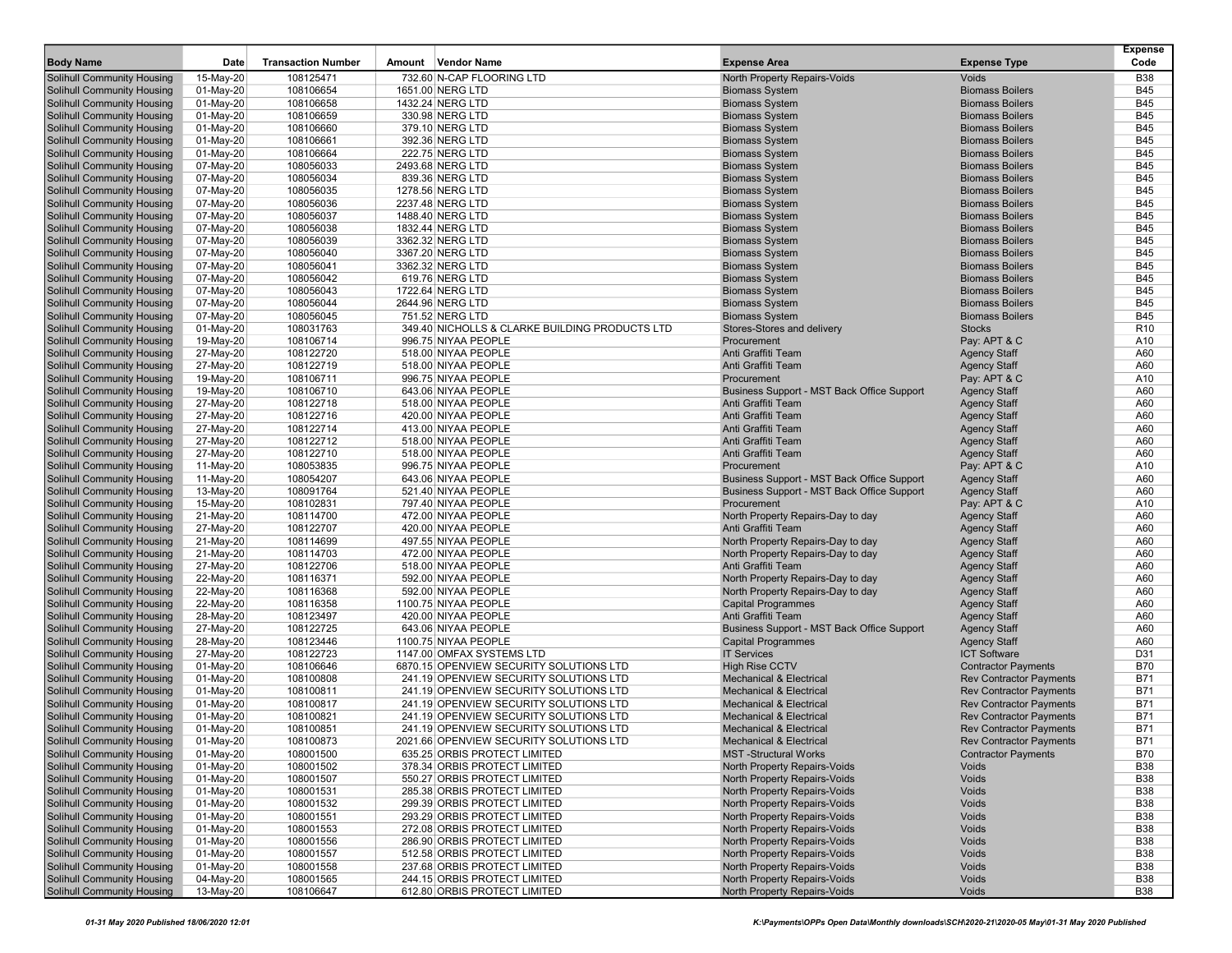|                                                                 |                        |                           |        |                                                              |                                                                     |                                            | Expense                  |
|-----------------------------------------------------------------|------------------------|---------------------------|--------|--------------------------------------------------------------|---------------------------------------------------------------------|--------------------------------------------|--------------------------|
| <b>Body Name</b>                                                | Date                   | <b>Transaction Number</b> | Amount | Vendor Name                                                  | <b>Expense Area</b>                                                 | <b>Expense Type</b>                        | Code                     |
| Solihull Community Housing                                      | 13-May-20              | 108106648                 |        | 815.99 ORBIS PROTECT LIMITED                                 | North Property Repairs-Voids                                        | Voids                                      | <b>B38</b>               |
| Solihull Community Housing                                      | 13-May-20              | 108106649                 |        | 362.71 ORBIS PROTECT LIMITED                                 | North Property Repairs-Voids                                        | Voids                                      | <b>B38</b>               |
| <b>Solihull Community Housing</b>                               | 13-May-20              | 108106650                 |        | 659.67 ORBIS PROTECT LIMITED                                 | North Property Repairs-Voids                                        | Voids                                      | <b>B38</b>               |
| Solihull Community Housing                                      | 13-May-20              | 108106651                 |        | 378.34 ORBIS PROTECT LIMITED                                 | North Property Repairs-Voids                                        | Voids                                      | <b>B38</b>               |
| Solihull Community Housing                                      | 13-May-20              | 108106652                 |        | 253.30 ORBIS PROTECT LIMITED<br>221.40 ORBIS PROTECT LIMITED | North Property Repairs-Voids                                        | Voids                                      | <b>B38</b>               |
| <b>Solihull Community Housing</b><br>Solihull Community Housing | 13-May-20<br>20-May-20 | 108106653<br>108119468    |        | 503.39 ORBIS PROTECT LIMITED                                 | North Property Repairs-Voids<br><b>North Property Repairs-Voids</b> | Voids<br>Voids                             | <b>B38</b><br><b>B38</b> |
| Solihull Community Housing                                      |                        | 108119469                 |        | 237.68 ORBIS PROTECT LIMITED                                 | North Property Repairs-Voids                                        | Voids                                      | <b>B38</b>               |
| Solihull Community Housing                                      | 20-May-20<br>20-May-20 | 108119470                 |        | 335.06 ORBIS PROTECT LIMITED                                 | North Property Repairs-Voids                                        | Voids                                      | <b>B38</b>               |
| Solihull Community Housing                                      | 20-May-20              | 108119471                 |        | 440.33 ORBIS PROTECT LIMITED                                 | North Property Repairs-Voids                                        | Voids                                      | <b>B38</b>               |
| Solihull Community Housing                                      | 20-May-20              | 108119472                 |        | 421.19 ORBIS PROTECT LIMITED                                 | North Property Repairs-Voids                                        | Voids                                      | <b>B38</b>               |
| Solihull Community Housing                                      | 20-May-20              | 108119473                 |        | 253.30 ORBIS PROTECT LIMITED                                 | North Property Repairs-Voids                                        | Voids                                      | <b>B38</b>               |
| Solihull Community Housing                                      | 26-May-20              | 108123668                 |        | 1091.26 ORBIS PROTECT LIMITED                                | North Property Repairs-Voids                                        | Voids                                      | <b>B38</b>               |
| <b>Solihull Community Housing</b>                               | 26-May-20              | 108123674                 |        | 328.76 ORBIS PROTECT LIMITED                                 | North Property Repairs-Voids                                        | Voids                                      | <b>B38</b>               |
| Solihull Community Housing                                      | 26-May-20              | 108123680                 |        | 456.50 ORBIS PROTECT LIMITED                                 | North Property Repairs-Voids                                        | Voids                                      | <b>B38</b>               |
| <b>Solihull Community Housing</b>                               | 26-May-20              | 108123684                 |        | 612.80 ORBIS PROTECT LIMITED                                 | North Property Repairs-Voids                                        | Voids                                      | <b>B38</b>               |
| Solihull Community Housing                                      | 26-May-20              | 108123685                 |        | 284.57 ORBIS PROTECT LIMITED                                 | North Property Repairs-Voids                                        | Voids                                      | <b>B38</b>               |
| Solihull Community Housing                                      | 26-May-20              | 108123696                 |        | 1441.19 ORBIS PROTECT LIMITED                                | North Property Repairs-Voids                                        | Voids                                      | <b>B38</b>               |
| <b>Solihull Community Housing</b>                               | 04-May-20              | 107998907                 |        | 2760.00 ORBIS PROTECT LIMITED                                | Call Centre                                                         | Other Fees & Charges                       | D <sub>59</sub>          |
| Solihull Community Housing                                      | 12-May-20              | 108106750                 |        | 2662.38 P K HYGIENE SERVICES LTD                             | North Property Repairs-Voids                                        | Voids                                      | <b>B38</b>               |
| Solihull Community Housing                                      | 01-May-20              | 108122755                 |        | 5497.34 PACE PETROLEUM LTD                                   | Stores-Stores and delivery                                          | <b>Stocks</b>                              | R <sub>10</sub>          |
| Solihull Community Housing                                      | 11-May-20              | 108053827                 |        | 875.00 PARTRIDGE HOMES                                       | <b>Syrian Family Properties</b>                                     | Rents                                      | <b>B22</b>               |
| Solihull Community Housing                                      | 15-May-20              | 108103046                 |        | 925.06 PENNINGTON CHOICE LTD                                 | <b>Energy Performance Certificates</b>                              | Other Fees & Charges                       | D <sub>59</sub>          |
| Solihull Community Housing                                      | 22-May-20              | 108116389                 |        | 1950.00 PRISM FIRE RISK MANAGEMENT LTD                       | <b>Fire Protection Works</b>                                        | <b>Contractor Payments</b>                 | <b>B70</b>               |
| Solihull Community Housing                                      | 29-May-20              | 108129446                 |        | 1238.93 Quadient Uk Ltd                                      | <b>Endeavour House</b>                                              | Postages                                   | D <sub>21</sub>          |
| Solihull Community Housing                                      | 20-May-20              | 108110577                 |        | 737.00 Quadient Uk Ltd                                       | <b>Endeavour House</b>                                              | Postages                                   | D <sub>21</sub>          |
| Solihull Community Housing                                      | 01-May-20              | 108001988                 |        | 28018.00 R S MILLER ROOFING(WOLVERHAMPTON) LTD               | <b>Pitched Re-roofing</b>                                           | <b>Contractor Payments</b>                 | <b>B70</b>               |
| <b>Solihull Community Housing</b>                               | 01-May-20              | 108001988                 |        | 550.00 R S MILLER ROOFING(WOLVERHAMPTON) LTD                 | <b>Pitched Re-roofing</b>                                           | <b>Contractor Payments</b>                 | <b>B70</b>               |
| Solihull Community Housing                                      | 01-May-20              | 108001988                 |        | 6800.25 R S MILLER ROOFING(WOLVERHAMPTON) LTD                | <b>Pitched Re-roofing</b>                                           | <b>Contractor Payments</b>                 | <b>B70</b>               |
| Solihull Community Housing                                      | 19-May-20              | 108106722                 |        | 250.00 RAPIDE COMMUNICATION LIMITED                          | North Property Repairs-Day to day                                   | <b>Materials</b>                           | D <sub>13</sub>          |
| Solihull Community Housing                                      | 14-May-20              | 108102349                 |        | 659.23 REDACTED PERSONAL INFORMATION                         | <b>Private Sector Leasing</b>                                       | Rents                                      | <b>B22</b>               |
| <b>Solihull Community Housing</b>                               | 27-May-20              | 108122645                 |        | 450.00 REDACTED PERSONAL INFORMATION                         | <b>Private Sector Leasing</b>                                       | <b>Materials</b>                           | D <sub>13</sub>          |
| Solihull Community Housing                                      | 04-May-20              | 107998826                 |        | 3595.20 REDACTED PERSONAL INFORMATION                        | <b>Private Sector Leasing</b>                                       | Rents                                      | <b>B22</b>               |
| Solihull Community Housing                                      | 18-May-20              | 108104469                 |        | 3750.00 REDACTED PERSONAL INFORMATION                        | <b>Syrian Family Properties</b>                                     | Rents                                      | <b>B22</b>               |
| <b>Solihull Community Housing</b>                               | 14-May-20              | 108102308                 |        | 250.00 REDACTED PERSONAL INFORMATION                         | Income Collection Team                                              | <b>Tenant Expenses</b>                     | D61                      |
| Solihull Community Housing                                      | 11-May-20              | 108054205                 |        | 1000.00 REDACTED PERSONAL INFORMATION                        | <b>Movement Incentive Scheme</b>                                    | <b>Other Building Costs</b>                | <b>B39</b>               |
| Solihull Community Housing                                      | 26-May-20              | 108120014                 |        | 8931.00 REDACTED PERSONAL INFORMATION                        | <b>Private Sector - Disabled Facilities Grants</b>                  | <b>Contractor Payments</b>                 | <b>B70</b>               |
| <b>Solihull Community Housing</b>                               | 26-May-20              | 108120017                 |        | 10000.00 REDACTED PERSONAL INFORMATION                       | Private Sector - Disabled Facilities Grants                         | <b>Contractor Payments</b>                 | <b>B70</b>               |
| <b>Solihull Community Housing</b>                               | 04-May-20              | 107998828                 |        | 3374.54 REDACTED PERSONAL INFORMATION                        | <b>Private Sector Leasing</b>                                       | Rents                                      | <b>B22</b>               |
| Solihull Community Housing                                      | 20-May-20              | 108111538<br>107998906    |        | 993.34 REDACTED PERSONAL INFORMATION<br>345.69 REED          | <b>Movement Incentive Scheme</b><br><b>Call Centre</b>              | <b>Other Building Costs</b>                | <b>B39</b><br>A60        |
| <b>Solihull Community Housing</b><br>Solihull Community Housing | 04-May-20              | 108054763                 |        | 345.69 REED                                                  | <b>Call Centre</b>                                                  | <b>Agency Staff</b><br><b>Agency Staff</b> | A60                      |
| Solihull Community Housing                                      | 12-May-20<br>19-May-20 | 108106780                 |        | 342.01 REED                                                  | <b>Call Centre</b>                                                  | <b>Agency Staff</b>                        | A60                      |
| <b>Solihull Community Housing</b>                               | 27-May-20              | 108122684                 |        | 235.36 REED                                                  | <b>Call Centre</b>                                                  | <b>Agency Staff</b>                        | A60                      |
| Solihull Community Housing                                      | 15-May-20              | 108103048                 |        | 750.00 RG+P                                                  | <b>Feasibility Works</b>                                            | <b>Contractor Payments</b>                 | <b>B70</b>               |
| Solihull Community Housing                                      | 06-May-20              | 108006771                 |        | 3965.73 ROYAL MAIL                                           | <b>Endeavour House</b>                                              | Postages                                   | D <sub>21</sub>          |
| Solihull Community Housing                                      | 19-May-20              | 108107809                 |        | 1439.73 ROYAL MAIL                                           | <b>Endeavour House</b>                                              | Postages                                   | D <sub>21</sub>          |
| <b>Solihull Community Housing</b>                               | 06-May-20              | 108006774                 |        | 5256.95 RSM UK TAX & ACCOUNTING LTD                          | <b>SMBC Support Services</b>                                        | <b>Audit Fees</b>                          | D <sub>51</sub>          |
| Solihull Community Housing                                      | 04-May-20              | 107998789                 |        | 500.00 SELLICK PARTNERSHIP LTD                               | <b>Welfare Reform Work</b>                                          | <b>Agency Staff</b>                        | A60                      |
| Solihull Community Housing                                      | 04-May-20              | 107998790                 |        | 600.00 SELLICK PARTNERSHIP LTD                               | <b>Welfare Reform Work</b>                                          | <b>Agency Staff</b>                        | A60                      |
| <b>Solihull Community Housing</b>                               | 05-May-20              | 108001576                 |        | 600.00 SELLICK PARTNERSHIP LTD                               | <b>Welfare Reform Work</b>                                          | <b>Agency Staff</b>                        | A60                      |
| Solihull Community Housing                                      | 18-May-20              | 108104548                 |        | 137.60 SELLICK PARTNERSHIP LTD                               | <b>Welfare Reform Work</b>                                          | <b>Agency Staff</b>                        | A60                      |
| <b>Solihull Community Housing</b>                               | 18-May-20              | 108104548                 |        | 342.40 SELLICK PARTNERSHIP LTD                               | <b>Welfare Reform Work</b>                                          | <b>Agency Staff</b>                        | A60                      |
| <b>Solihull Community Housing</b>                               | 18-May-20              | 108104550                 |        | 600.00 SELLICK PARTNERSHIP LTD                               | Welfare Reform Work                                                 | Agency Staff                               | A60                      |
| <b>Solihull Community Housing</b>                               | 26-May-20              | 108120485                 |        | 600.00 SELLICK PARTNERSHIP LTD                               | <b>Welfare Reform Work</b>                                          | <b>Agency Staff</b>                        | A60                      |
| <b>Solihull Community Housing</b>                               | 11-May-20              | 108054076                 |        | 1539.68 SEVERN TRENT WATER LTD                               | Homelessness                                                        | Water                                      | <b>B12</b>               |
| <b>Solihull Community Housing</b>                               | 01-May-20              | 107994890                 |        | 189.00 SOLIHULL COMMUNITY HOUSING                            | Homelessness                                                        | Electricity                                | <b>B11</b>               |
| <b>Solihull Community Housing</b>                               | 01-May-20              | 107994890                 |        | 90.08 SOLIHULL COMMUNITY HOUSING                             | <b>Private Sector Leasing</b>                                       | <b>Other Works</b>                         | <b>B32</b>               |
| <b>Solihull Community Housing</b>                               | 01-May-20              | 108001987                 |        | 1243.36 SOLIHULL MBC PLANNING                                | Flat Re-roofing                                                     | <b>Contractor Payments</b>                 | <b>B70</b>               |
| <b>Solihull Community Housing</b>                               | 11-May-20              | 108053823                 |        | 775.00 SOLIHULL UNITED REFORMED CHURCH                       | <b>Syrian Family Properties</b>                                     | Rents                                      | <b>B22</b>               |
| Solihull Community Housing                                      | 20-May-20              | 108110496                 |        | 522.00 THE OYSTER PARTNERSHIP LTD                            | <b>Housing Aid &amp; Homelessness</b>                               | <b>Agency Staff</b>                        | A60                      |
| <b>Solihull Community Housing</b>                               | 01-May-20              | 107994703                 |        | 580.00 THE OYSTER PARTNERSHIP LTD                            | Housing Aid & Homelessness                                          | <b>Agency Staff</b>                        | A60                      |
| <b>Solihull Community Housing</b>                               | 11-May-20              | 108054060                 |        | 565.50 THE OYSTER PARTNERSHIP LTD                            | <b>Housing Aid &amp; Homelessness</b>                               | <b>Agency Staff</b>                        | A60                      |
| Solihull Community Housing                                      | 14-May-20              | 108102437                 |        | 616.25 THE OYSTER PARTNERSHIP LTD                            | Housing Aid & Homelessness                                          | <b>Agency Staff</b>                        | A60                      |
| Solihull Community Housing                                      | 28-May-20              | 108124442                 |        | 6740.63 TOTAL GAS & POWER LTD                                | Low Rise (inc. Safe & Sound)                                        | Electricity                                | <b>B11</b>               |
| <b>Solihull Community Housing</b>                               | 13-May-20              | 108086763                 |        | 1774.82 TOTAL GAS & POWER LTD                                | <b>Endeavour House</b>                                              | Electricity                                | <b>B11</b>               |